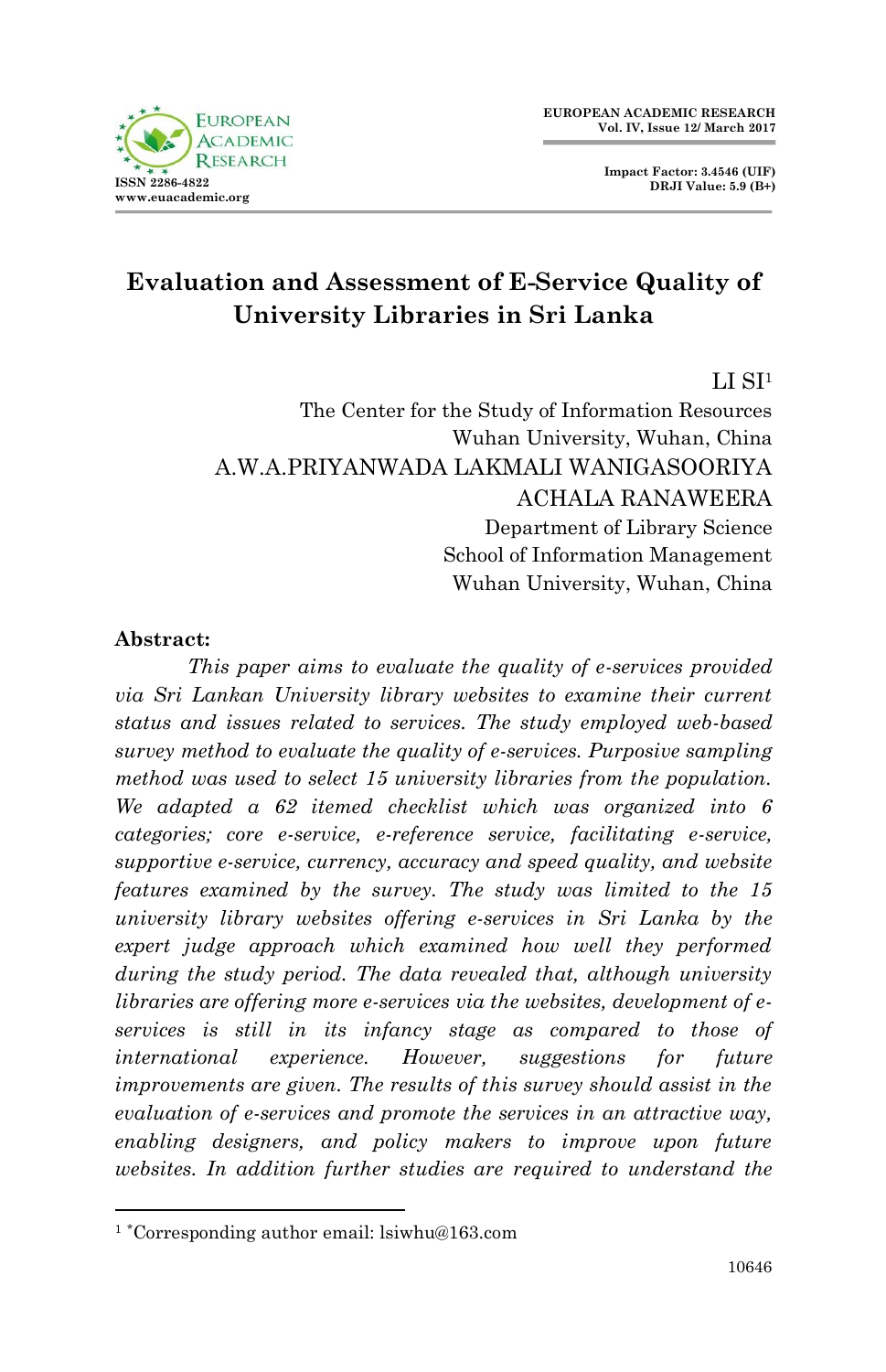*user perception of the e-services to meet the specific needs of different types of users including the faculties and the students utilizing the university libraries.*

**Key words**: E-service quality, Sri Lanka, E-reference service, University library, Web-based service

## **1. INTRODUCTION**

Traditionally, the quality of service in the university libraries was evaluated by the size of the collection and the number of users. However, along with technological advancement, evaluation of the library services has impacted the measurement of these services. Today's university libraries provide access to digital and electronic collations and other services to complement the information search process. Therefore, assessment of how well a library succeeds depends on both the conventional and the e-services provided by the library. E-service can be defined as the role of service in cyberspace (Rust and Lemon 2001; Santos 2003) that has been developed to improve the library"s professional image and social status (Miao and Basshman 2007). E-service quality has a significant influence on many important aspects of business and marketing fields such as banks (Agrawal, Thripathi and Seth 2014; Stamenkev and Dika 2014; Zavareh et al. 2012), ebusiness (Noorshella, Abdhullah and Nursalihan 2015; Air lines (Lee and Wu 2011), insurance (Janovs and Fomin 2011), hospitals (Rahmana, Mohomad and Rahman 2014) not only in the libraries. They can also become highly dependent on the conceptualization of service quality and electronic service quality as demoted by the increasing research contribution to the phenomenon of service quality.

University libraries have been comfortably serving their users by providing information resources and services in several methods. A library website reflects its virtual public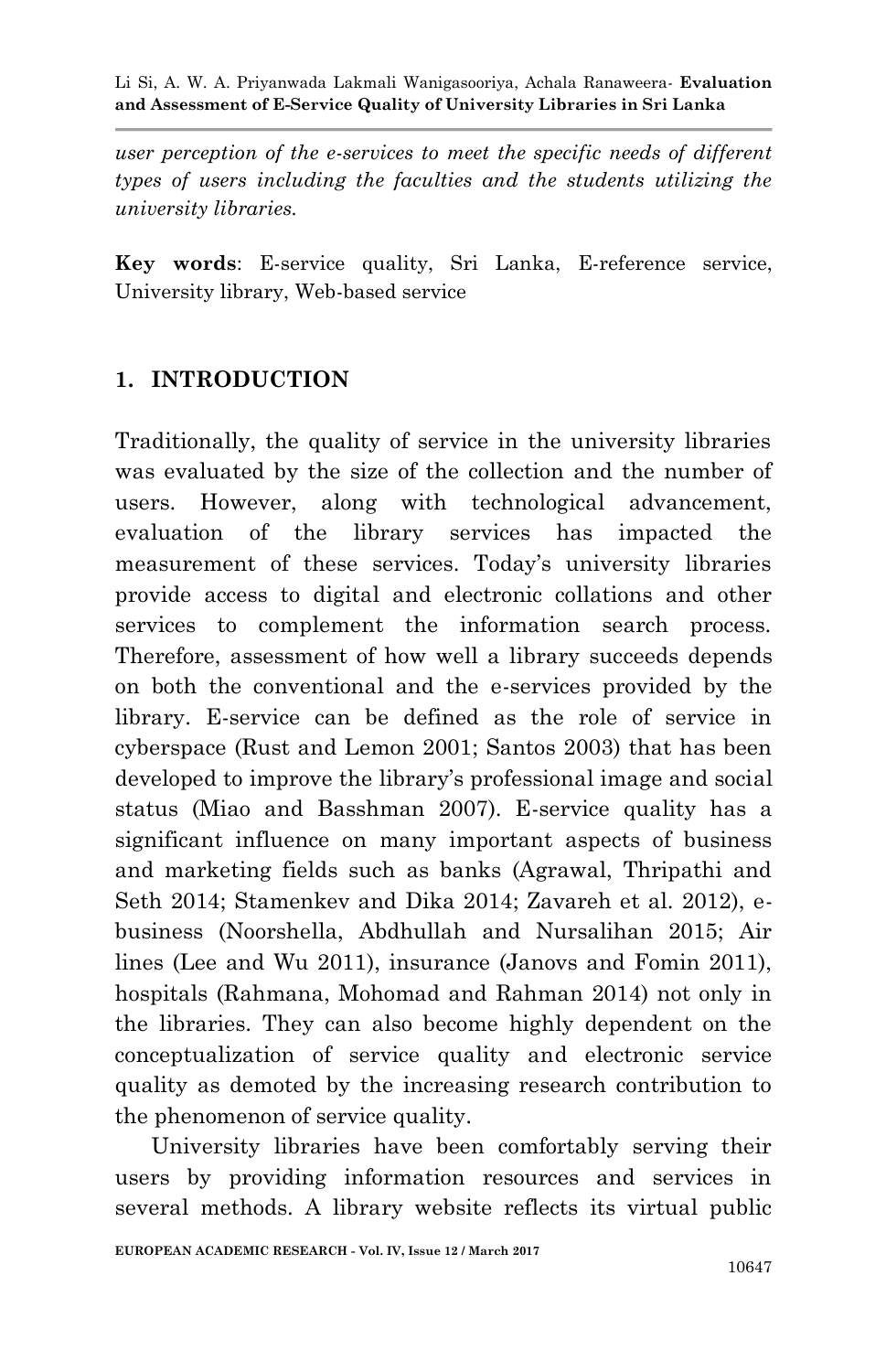face, acting as a front door to the collections, services, and to an extent its staff. Many users visit a library"s website more often than they visit its physical location (Connell 2008). New internet related library service covers on-site and off-site user services and those are accessible without any geographic and time limitations (24×7).The web allows library staff to extend their services post library hours. It improves library visibility within the library system, making users aware of what library offers. Most importantly, providing e-services promotes the image of the library as innovative, progressive and integral to the commitment to excellent in education and research (Halub 1999). Therefore, university libraries are now grappling with new techno savvy users" demands as mentioned above and finding ways to fulfill their information desires. Thus, it is important to understand and evaluate the quality of library services in the web-based service environment. In this paper we examine empirical research exploring some of the dimensions of e-service quality of the university libraries in Sri Lanka.

### **2. LITERATURE REVIEW**

Since the focus was on the services provided by academic libraries via the library"s website, "e-service" is the preferred terminology (Kaur and Singh 2012; Mashusudhan and Nagabhushannam 2012; Aharony 2012). Service quality is one of the key factors in determining the success or failure of eservices (Yang 2001). First formal definition of e-service quality (e-SQ) was provided by Zeithaml, Parasuraman and Malhotra in 2000. "The extent to which a website facilitates efficient and effective shopping, purchasing and delivery of products and services" (also in Parasuraman, Zeithaml and Malhorta 2005).This definition makes it clear that the concept of e-service quality extends from the pre-purchase (ease of use, product information, ordering information, and personal information protection) to post–purchase phase delivery, customer support,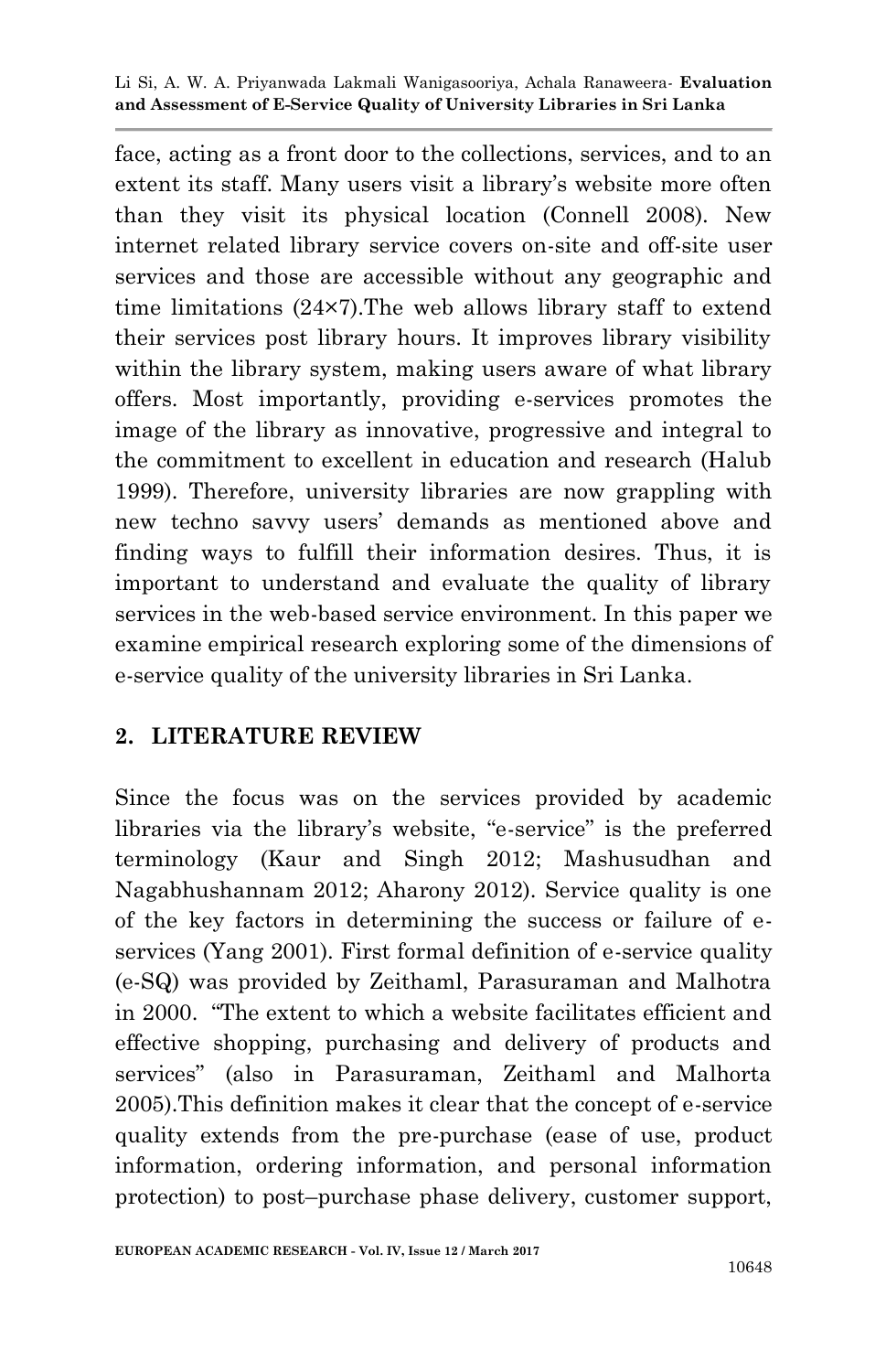fulfillment and return policy). Online environment differs from the traditional context in several ways. These can be summarized as follows (Ladhari 2010);

- *Convenience and efficiency:* consumers using the eservices have the convenience of saving time and effort in comparing the prices of products more efficiently (Santos 2003).
- *Safety and confidentiality:* Participation in the online services involves users in distinctive issues regarding privacy, safety and confidentiality.
- *Absence of face to face contact:* Costumers in the eservices intertie with a technical interface (Fassnacht and Koese 2006). Absence of person to person interaction means quality of website must be of good quality and attractive (Riel et al*.* 2001).
- *Co-production of service quality:* Customers in the online environment play a more prominent role in coproducing the delivered service than is the case in the traditional context (Fassnacht and Koese 2006).

Currently, evaluating the quality of the e-services has been approached from several angles in the service quality literature. Loiacono, Watson and Goodhue (2002) considered machine approach, expert judges and customer evaluation as the three main approaches of e-service quality evaluation. The machine approach uses software to record the key characteristics of websites automatically. The expert judge approach typically starts with the researchers, identifying a set of characteristics for classifying the sites. Usability studies to evaluate the customer perception related to websites. This study employed expert judges angles to evaluate the e-services. The development of library website-based services started in the 1990s. As soon as Mosaic, the world"s first web browser was released in 1993, academic health science libraries begun to develop websites (Brower 2004; Qutab and Mahmood 2009;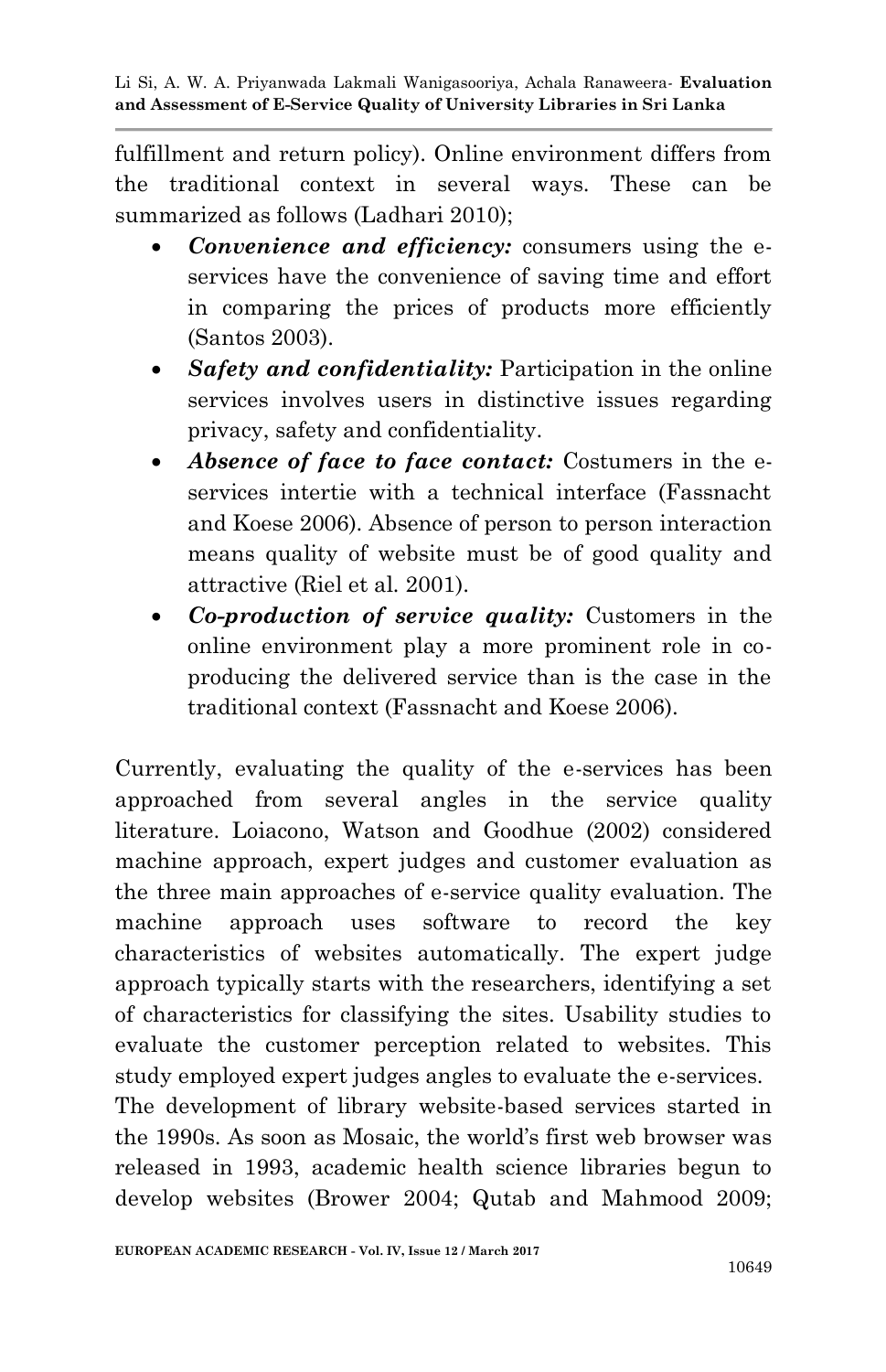Mohammed, Garba and Umar 2014). Researchers developed checklists to evaluate the e-services including several main categories and sub-elements. Early literature considered general features and basic navigation features to evaluate the e-services (Raward 2001; Detlor and Lewis 2006; Gardner, Juricek and Xu 2008). They concluded there was urgent need to develop dynamic library websites and incorporate new theologies and ontologies to fulfill the fast growing users" desires. Gradually other important features such as accessibility, speed, currency, website aids and tools and value added services were examined by several studies (Qutab and Mohmood 2009; Konnar, Rajani and Madushudhan 2010; Aharony 2012; Vassistha 2013). These studies mainly focused on the innovative important features rather than traditional aspects. Specially, Qutab and Mohmood (2009) recommended that various Web 2.0 tools such as blogs, micro blogs, RSS, instant messaging, social networking sites and wikis were widely adopted by the websites and they were popular among the users. As a result of the studies, categories such as use of RSS and social networking was added to the e-service evaluation checklist (Mahmood and Richardson 2011; Madhusudhan 2012; Wilson 2015; Vassistha 2013) while qualitative and quantitative features such as usefulness, effectiveness, learnability and accessibility into content by Pants in 2015 (See Table I).

Although e-service is one of the vast discussed topics in the academic library literature, research on university library e-service is in its infancy stage in Sri Lanka (Wickramanayake 2012). Less attention has been given to the overall assessment of e-service quality. For example, the existing studies are limited to the evaluation of library automation process (Senevirathna and Amaraweera 2002; Ravikumara and Ramanan 2014), Online Public Access Catalogues (Wanigsooriya 2008; Li and Wanigasooriya 2016) and library automation software (Malkanthi and Hettiarachchi 2015). The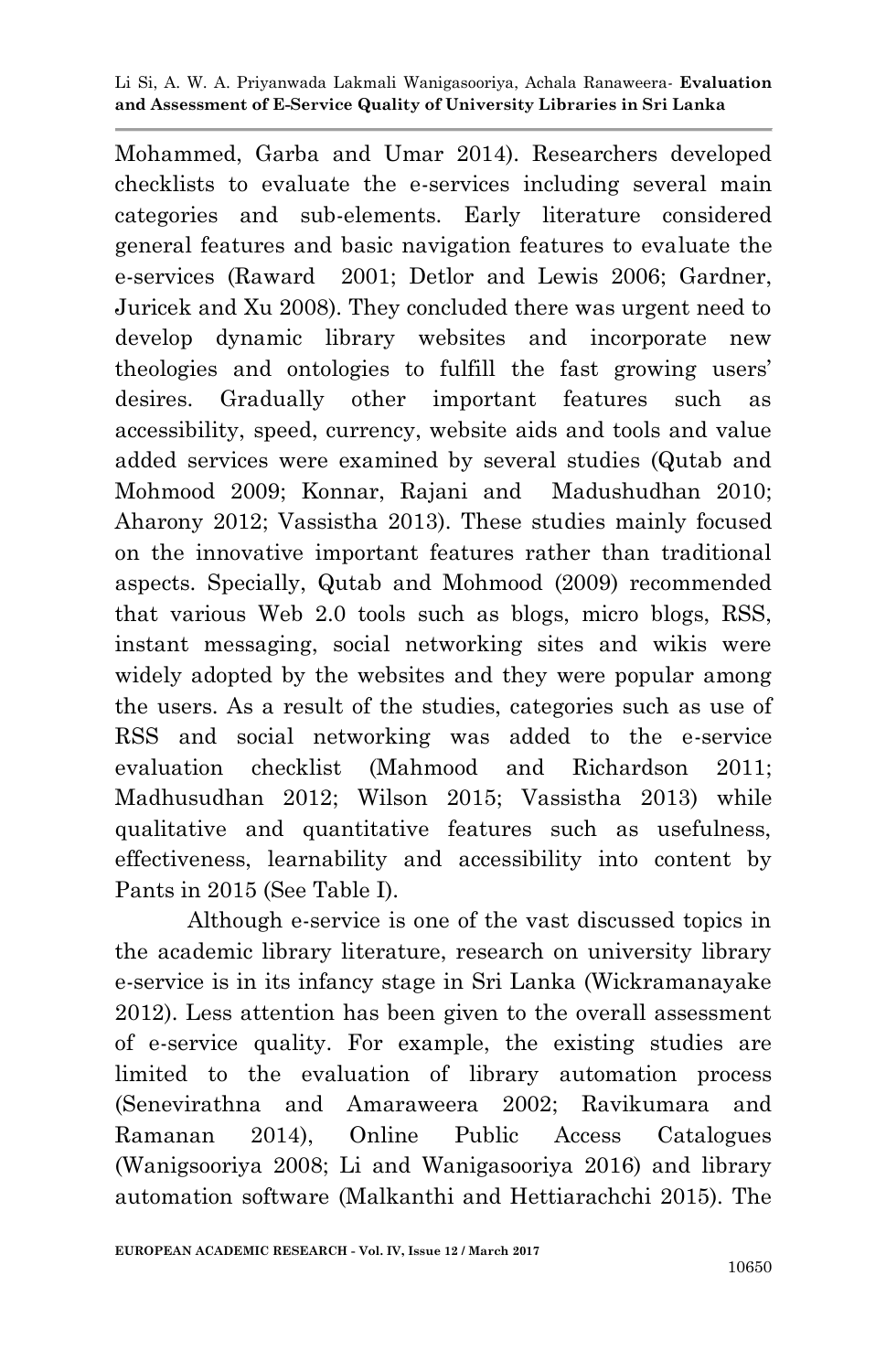first study related to e-services was found in 2012 (Wickramanayake 2012). He examined the types of instruction applications and help tools which had been used in 14 academic library websites in Sri Lanka to assist the academic communities in respective universities. Secondly, Wijayaratne and Singh (2013), in their paper on "Review of web presence of university libraries of Sri Lanka", analyzed both content and design aspects of 14 university library websites in Sri Lanka. In this study, the content analysis of websites has been done with the help of 17 itemed evaluation instruments. It consisted of 10 content elements and 7 design features were developed by the authors covering both quantitative and qualitative aspects of university library websites. The findings of this study revealed that the quantitative web presence of Sri Lankan university libraries were at quite a commendable level. Three parameters of the instrument such as qualitative web presence; availability of websites, size of sites, and location of the link to the library site in the parent institution"s website were found to be in on a high level. Furthermore, content richness and design accuracy which measured the qualitative web presence showed that the content richness level of websites was found to be at a creditable status. However, majority of websites reported low scores when measured in terms of design accuracy.

The recent study by Li and Ranaweera (2016) concluded content analysis survey on web-based library services of 14 university library websites in Sri Lanka based 55 items checklist. They concluded that libraries developed library websites as a routine organizational matter instead rather than for the promotion or for marketing the web-based library services. Literature reviewed above concluded inadequate researches and surveys on e-services created a gap between the conventional service and e-service literature.

This study aims to build a bridge on the research gap of this field by adopting the expert judge evaluation method. Table I conclude a chronological summary of the studies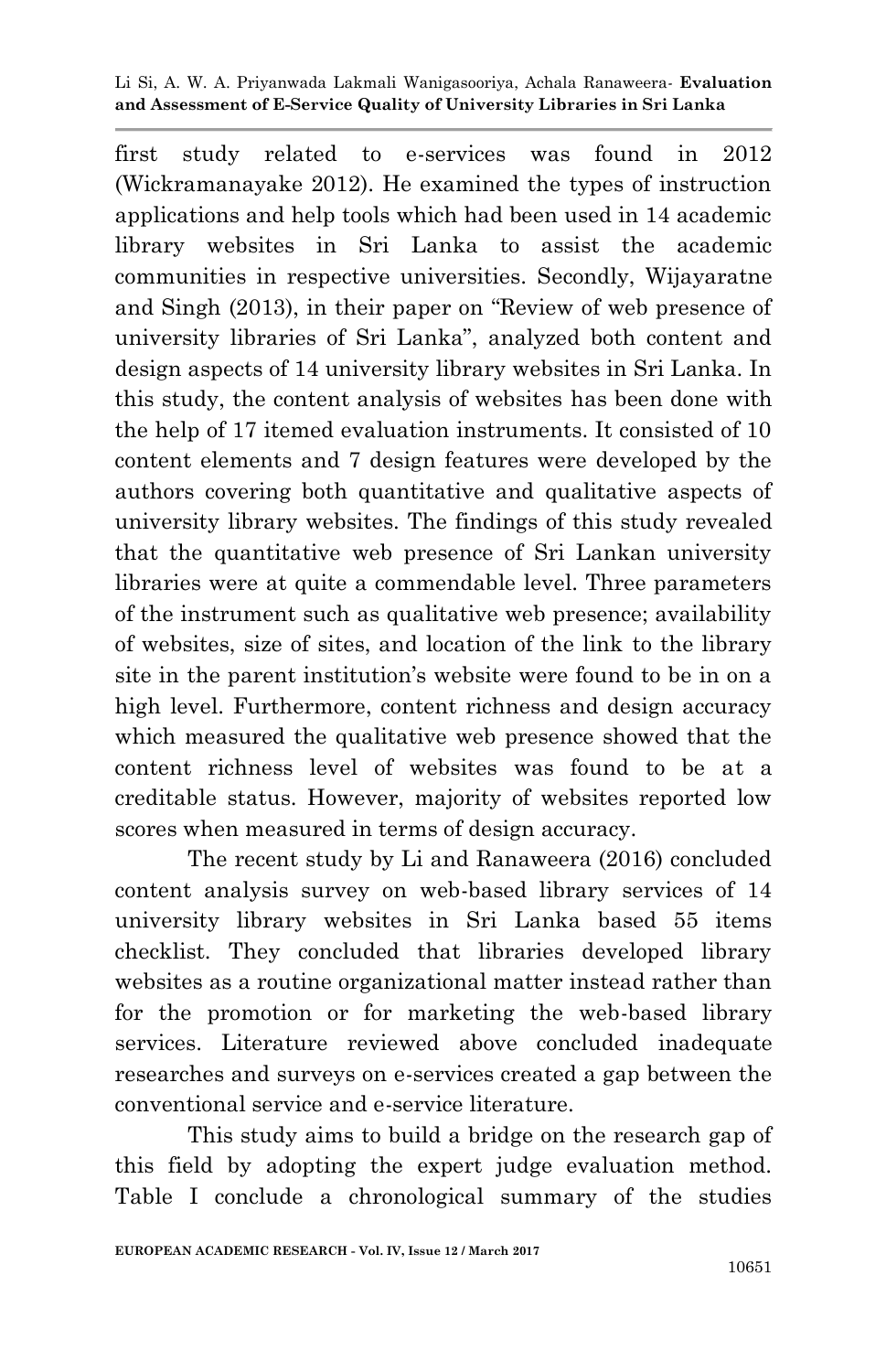discussed above on assumed criteria of e-service quality in library website in the literature.

| Author/s and year            | Field      | Elements | Categories(elements)                                                |  |  |
|------------------------------|------------|----------|---------------------------------------------------------------------|--|--|
| Raward (2001)                | Academic   | 100      | Finding the information (35), Understanding                         |  |  |
|                              | library    |          | information<br>$(25)$ , Supporting<br>the<br>user<br>tasks<br>(5),  |  |  |
|                              | websites   |          | presenting the information (35)                                     |  |  |
| Detlor and Lewis (2006)      | Academic   | 33       | General features (18), Navigation features (15)                     |  |  |
|                              | library    |          |                                                                     |  |  |
|                              | websites   |          |                                                                     |  |  |
| Gardner, Juricek<br>and      | Academic   | 29       | About the library facilities (8)Current awareness/issues            |  |  |
| Xu (2008)                    | library    |          | $(7)$ , Collection $(9)$ , Services $(5)$                           |  |  |
|                              | websites   |          |                                                                     |  |  |
| Qutab<br>and<br>Mohmood      | Academic.  | 77       | Accessibility and speed (8), Navigation (5), Currency               |  |  |
| (2009)                       | special,   |          | $(2)$ , Website aids and tools $(5)$                                |  |  |
|                              | public and |          | Library general information (19), Library resources (6),            |  |  |
|                              | national   |          | Library services/technical service (8)                              |  |  |
|                              | library    |          | Electronic links (11), Language (2), Value added services           |  |  |
|                              | websites   |          | (6)                                                                 |  |  |
| Rajani<br>and                | Academic   | 21       | Currency, accuracy and relevance (5), Organization and              |  |  |
| Konnar,<br>Madushudhan(2010) | library    |          | structure (3), Presentation (4), Maintenance                        |  |  |
|                              | websites   |          | $(3)$ ,                                                             |  |  |
|                              |            |          | Features of library websites (6)                                    |  |  |
| Mahmood<br>and               | Academic   | 44       | Use of RSS $(6)$ , Use of social networking site $(7)$              |  |  |
| Richardson (2011)            | library    |          | of blogs $(12)$ , Use of mashups $(10)$ ,<br>Use<br>Use             |  |  |
|                              | websites   |          | vodcasts/video (3), Use of podcasts/audio (6)                       |  |  |
| Aharony(2012)                | Academic   | 42       | Site description (2), Currency (2), Website aids and tools          |  |  |
|                              | library    |          | (5), Library general information (12), Library resources            |  |  |
|                              | websites   |          | $(6)$ , Library services $(2)$ , Links to e-resources $(5)$ , Value |  |  |
|                              |            |          | added services (8)                                                  |  |  |
| Madhusudhan(2012)            | Academic   | 90       | General features (15), Library services (15)                        |  |  |
|                              | library    |          | Library resources (24), Web/library 2.0 features                    |  |  |
|                              | websites   |          | $(11)$ , Currency, accuracy and relevance $(7)$ , Organization      |  |  |
|                              |            |          | and structure (7), Coverage and intended audience (6),              |  |  |
|                              |            |          | Links and maintenance (5)                                           |  |  |
| Vassistha(2013)              | Academic   | 36       | General information (10), Information about the library             |  |  |
|                              | library    |          | collection (9), E-resourses (2), Links and retrieval                |  |  |
|                              | websites   |          | interface (7), Amenities related to electronic journals (8)         |  |  |
| Wickramanayake (2012)        | Academic   | 14       | Help and instructions message                                       |  |  |
|                              | library    |          |                                                                     |  |  |
|                              | websites   |          |                                                                     |  |  |
| Wilson(2013)                 | Academic   | 45       | Library services and resources (12), Design and                     |  |  |
|                              | library    |          | accessibility(18), Website location for basic information           |  |  |
|                              | websites   |          | (6), Location of catalogue access points (2), Guides and            |  |  |
|                              |            |          | instructional tools (7)                                             |  |  |
| Wijayaratne and Singh        | Academic   | 140      | Web content (60), Web design features (80)                          |  |  |
| (2013)                       | library    |          |                                                                     |  |  |
|                              | websites   |          |                                                                     |  |  |
| Pant(2015)                   | Academic   | 38       | Usefulness<br>$(14)$ , Efficiency<br>(5)<br>.Effectiveness<br>(5)   |  |  |
|                              | library    |          | Learnability (6), Accessibility (8)                                 |  |  |
|                              | websites   |          |                                                                     |  |  |
| Li<br>and<br>Ranaweera       | Academic   | 55       | Site description (4), Currency (2), website aids and                |  |  |
| (2016)                       | library    |          | tools(5), Library general information (18), library                 |  |  |
|                              | websites   |          | resources (2), Library services (9), links to e-resources           |  |  |
|                              |            |          | (7), value added services (8)                                       |  |  |

#### **Table I: Operationalization of key construction**

*Source: Compiled by the authors (2016)*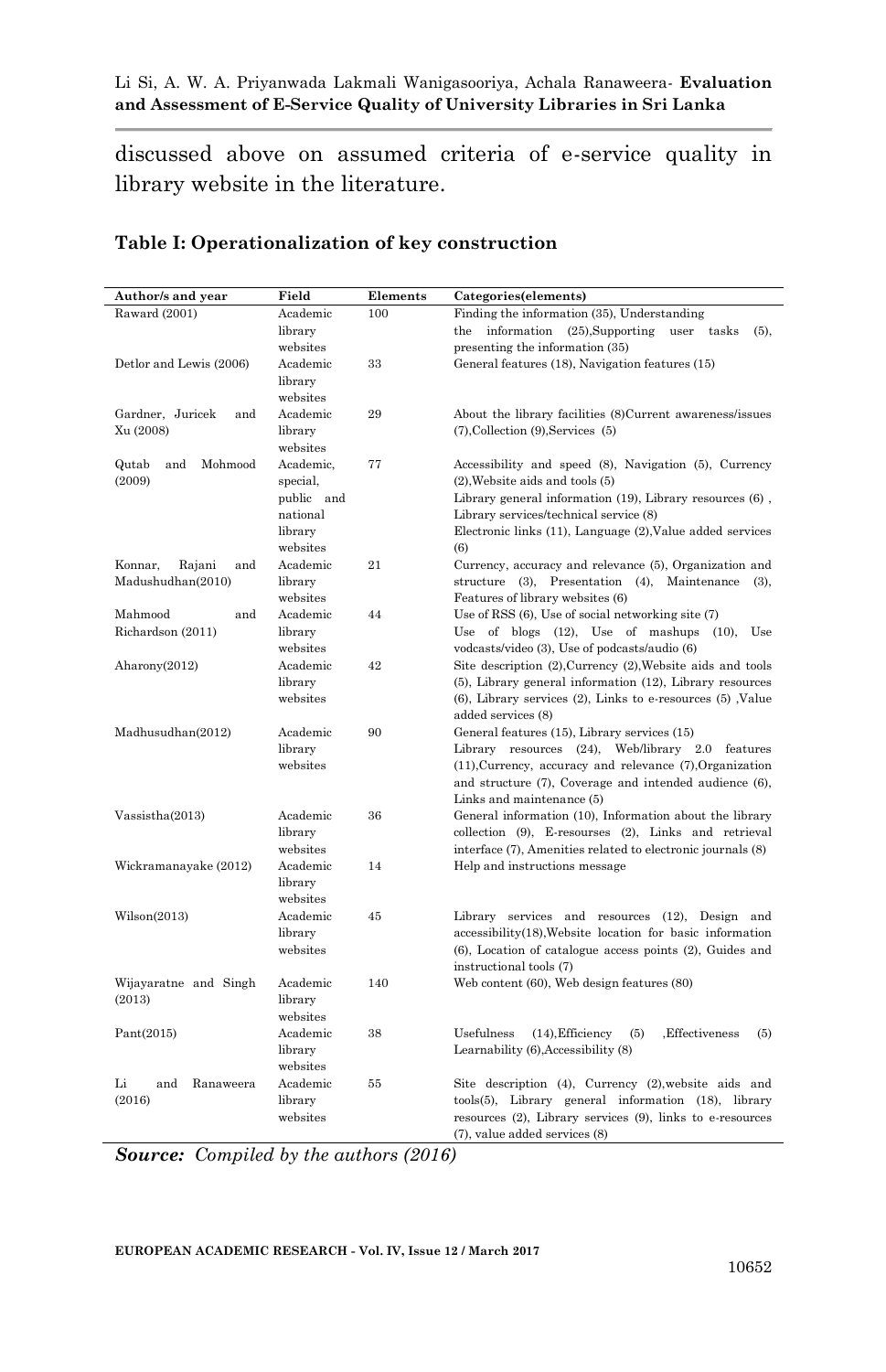## **3. RESEARCH PROBLEM AND SIGNIFICANCE OF THE STUDY**

Although services provided by the library websites have played major role in teaching and research process of the university, there is no proper framework to evaluate the quality of the eservices provided in the university libraries in Sri Lanka. In contrast to general websites containing commercial or noncommercial information, university library websites should receive stricter and provide higher quality to ensure credibility of information and services. Few studies (Wijayaratne 2013; Wickramanayake 2012; Li and Ranaweera, 2016) have provided guidelines to rate the websites. Hence, none on the studies has/had mainly focused on provision of the quality of e-service in university library websites.

Therefore the current study develops and tests the evaluation instrument that library professionals can use to assess the quality of their websites and its services under six categories: core e-service quality, e-reference service quality, facilitating e-services, and supportive e-service quality, currency, accuracy and speed quality and website features.

Specially, this study explores the present issues and quality gaps in the websites and then provides answers to following questions:

> *RQ1:* What are the criteria according to expert judge for measuring the quality of e-services in the libraries?

> *RQ2:* How does a website maintain the accessibility, currency, accuracy and speed quality?

> *RQ3:* What are the service quality issues and gaps related to university library e-services?

> *RQ4*: How are the identified issues overcome to develop high quality e-services to the university community?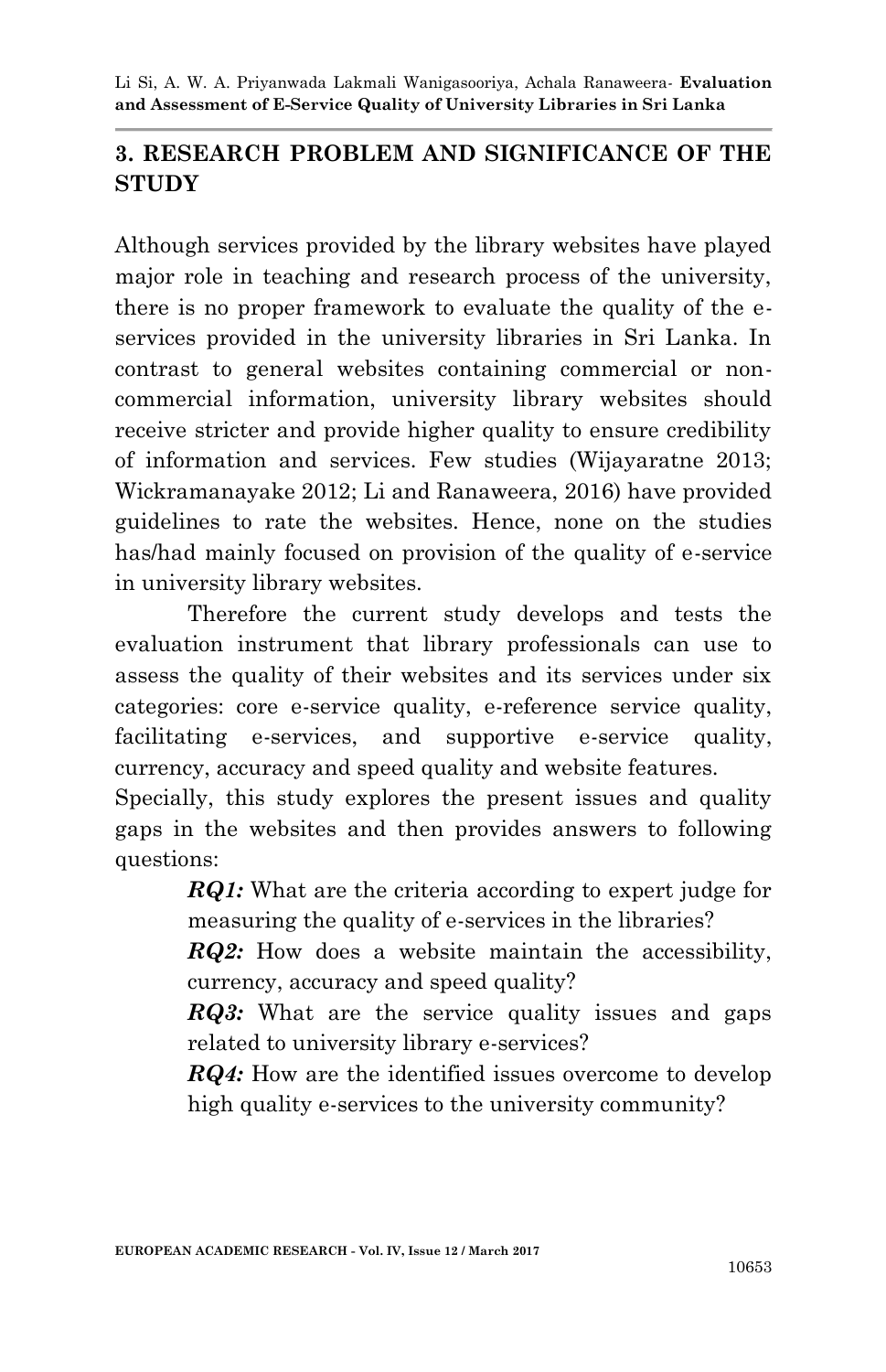## **4. OBJECTIVES**

Study objectives were focused on:

- Identifying the key attributes of the current e-services offered by the Sri Lankan university library websites.
- Evaluating the dimensions of quality of e-service under six categories; core e-service quality, e-reference service quality, facilitating e-services in Sri Lanka.
- Making suggestions and recommendations to upgrade quality of the e-service provided by the university library websites.

## **5. METHODOLOGY**

The web-based survey method used to evaluate the quality of eservices provided by the university library websites in Sri Lanka. The sample libraries of the present study were taken from the 2016 edition of University Grant Commission website (UGC 2016). The first university library in Sri Lanka was established in 1942 at the University College in Colombo. Since then, the number has expanded to 31 libraries attached to 15 national universities, seven postgraduate institutions and nine other higher education institutes (UGC 2016). Purposive sampling method was administrated to select 15 university main library websites among the population. The faculty, branch and departmental libraries were excluded from the list because they did not have functioning websites of their own. See Table II for the list of universities, their codes and the URL of the study sample.

**Table II: List of surveyed university libraries**

|     | University               | Code | URL of the Library                  |
|-----|--------------------------|------|-------------------------------------|
| 01. | University of Colombo    | CMB  | http://www.lib.cmb.ac.lk/           |
| 02. | University of Peradeniya | PDN  | http://www.lib.pdn.ac.lk/           |
| 03. | Sri<br>University<br>of  | -SJP | http://lib.sjp.ac.lk/               |
|     | Jayewardenepura          |      |                                     |
| 04. | University of Kelaniya   | KLN. | http://www.kln.ac.lk/units/library/ |

**EUROPEAN ACADEMIC RESEARCH - Vol. IV, Issue 12 / March 2017**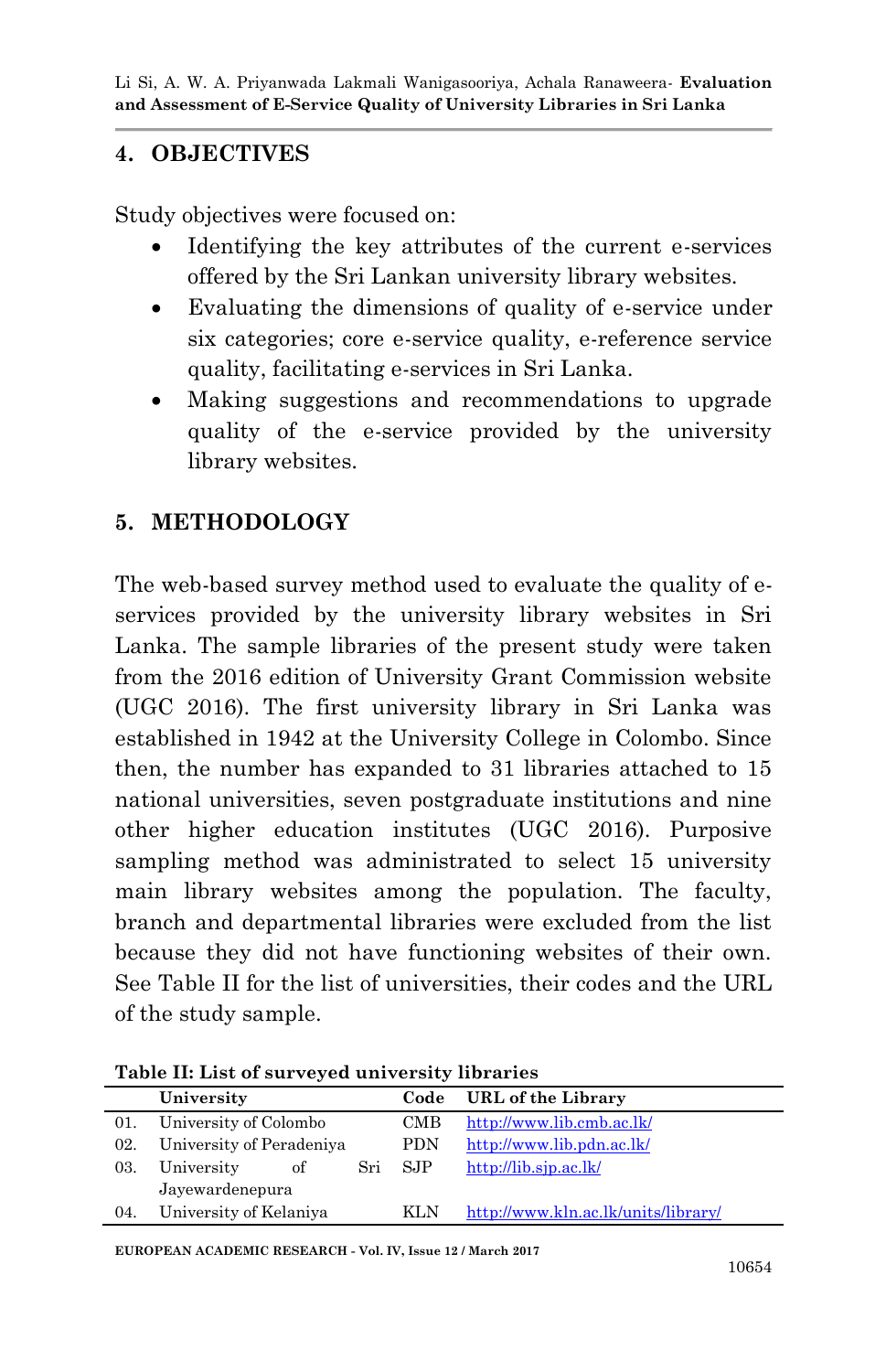| 05. | University of Moratuwa                                  | MRT        | http://www.lib.mrt.ac.lk/                |
|-----|---------------------------------------------------------|------------|------------------------------------------|
| 06. | University of Jaffna                                    | JFN        | http://www.lib.jfn.ac.lk/                |
| 07. | University of Ruhuna                                    | RUH        | http://www.lib.ruh.ac.lk/web1/           |
| 08. | The Open University of Sri                              | OU         | http://lib.ou.ac.lk/                     |
|     | Lanka                                                   |            |                                          |
| 09. | University,<br>Sri<br>Eastern                           | <b>ESN</b> | http://www.esn.ac.lk/library_new/        |
|     | Lanka                                                   |            |                                          |
| 10. | South Eastern University of                             | SEU        | http://www.seu.ac.lk/library/index.php   |
|     | Sri Lanka                                               |            |                                          |
| 11. | Rajarata University of Sri                              | RJT        | http://www.rjt.ac.lk/library/            |
|     | Lanka                                                   |            |                                          |
| 12. | Sabaragamuwa University of                              | SAB.       | http://www.lib.sab.ac.lk/                |
|     | Sri Lanka                                               |            |                                          |
| 13. | Wayamba University of Sri                               | WYB        | http://www.wyb.ac.lk/academics/libraries |
|     | Lanka                                                   |            |                                          |
| 14. | UvaWellassa University                                  | UWU        | http://www.uwu.ac.lk/library/            |
| 15. | University of Visual and                                |            |                                          |
|     | Performing Arts                                         | VPA        | www.ypa/ac.lk/                           |
|     | $\Omega$ ormon, $\Omega$ curailed buths with the (901C) |            |                                          |

*Source: Compiled by the authors (2016)*

The content of the selected 15 university websites were scanned and analysis through the survey based on earlier studies conducted by the different authors from 2001 to date. After thoroughly analyzed the literature and previous studies and methodologies, we developed a checklist which contained 62 items organized into 6 categories *i.e.* e-services core e-service, ereference service, facilitating e-service, supportive e-service, currency, accuracy and speed quality and website features (See Table III).

Although not exhaustive, the checklist was designed to capture most of the key content we found on many of the websites available in the different countries in the world. Basic library information appeared in the websites such as e-mail, fax, phone numbers and address was not noted. The e-services have been evaluated using 62 item checklist. 47 elements of the checklist were used to evaluate the accessibility, currency, accuracy and speed of websites while the website features were examined through other 15 elements.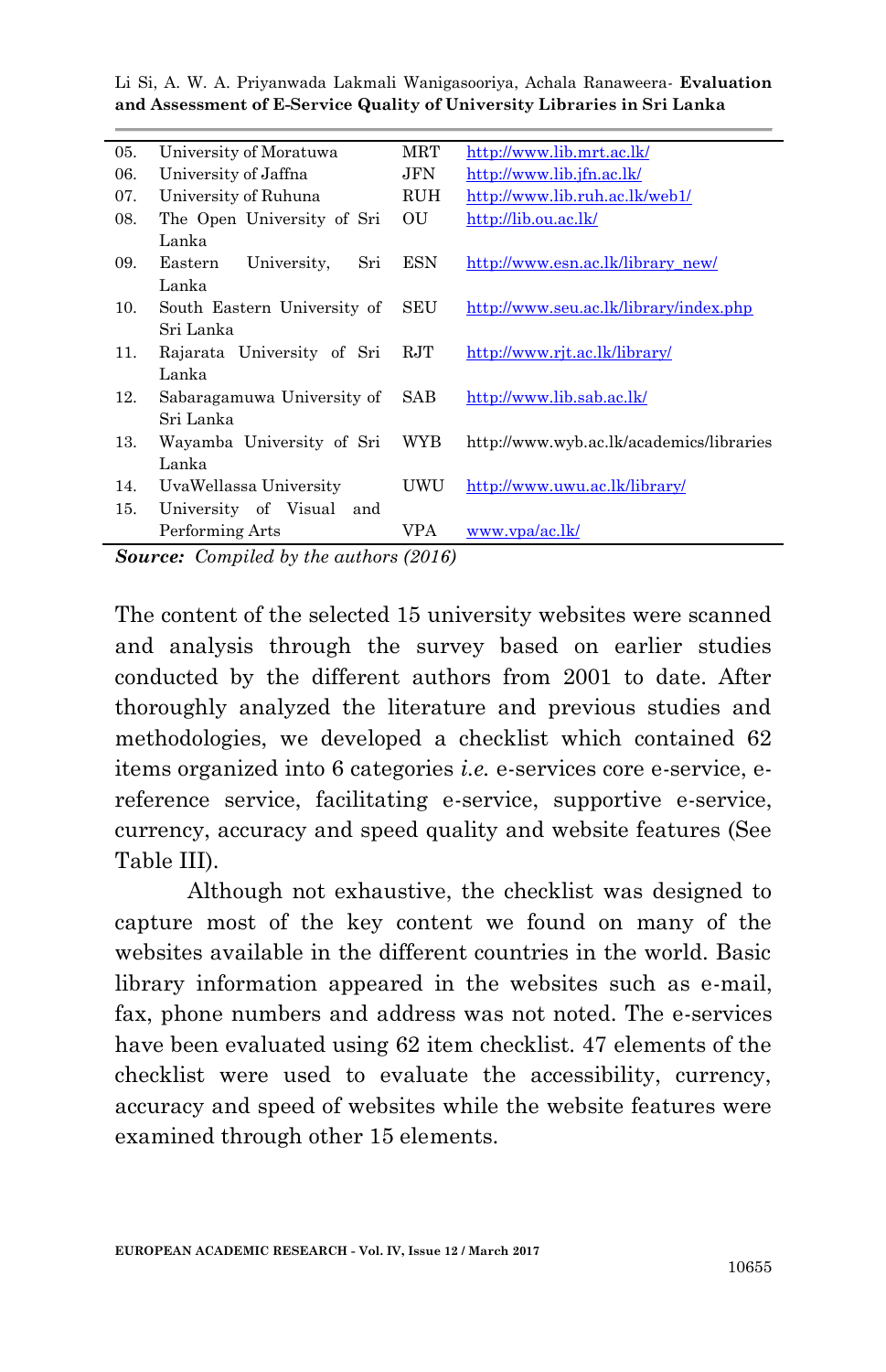Each website was independently reviewed by the researchers, who then resolved any differences in findings for each university website. While collecting data, every link on each website was explored, and the quantity of dead links was recorded. Then we marked the presence or absence of all the elements of the library websites based on items in the checklist. For the available items in the list has assigned value of "1" and to items which not found marked as "0". Gathered data from the survey was analyzed by using a simple method of calculation and presented in the form of tables with frequencies and percentages.

| Category             | No.      | of | Elements                                        |                                      |  |
|----------------------|----------|----|-------------------------------------------------|--------------------------------------|--|
|                      | elements |    |                                                 |                                      |  |
| Core e-service       | 7        |    | Online document delivery<br>$\mathbf{1}$ .      |                                      |  |
|                      |          |    | 2.<br>Inter library loan(IIL)                   |                                      |  |
|                      |          |    | 3.<br>Online help                               |                                      |  |
|                      |          |    | Information skill tutorials<br>$\overline{4}$ . |                                      |  |
|                      |          |    | Web OPAC<br>5.                                  |                                      |  |
|                      |          |    | Subject guide<br>6.                             |                                      |  |
|                      |          |    | 7.<br>Past exam paper delivering                |                                      |  |
| E-reference          | 10       |    | E-journals<br>$\mathbf{1}$ .                    |                                      |  |
| service              |          |    | E-books<br>2.                                   |                                      |  |
|                      |          |    | 3.<br>E-reference materials                     |                                      |  |
|                      |          |    | 4.<br>E-newspapers                              |                                      |  |
|                      |          |    | Bibliographic databases<br>5.                   |                                      |  |
|                      |          |    | E-theses and dissertations<br>6.                |                                      |  |
|                      |          |    | 7.<br>Open access resources                     |                                      |  |
|                      |          |    | 8.<br>Institutional repository                  |                                      |  |
|                      |          |    | 9.                                              | Book reviews and other web resources |  |
|                      |          |    | 10.<br>Research gate resources                  |                                      |  |
| Facilitating<br>$e-$ | 21       |    | Library introduction<br>1.                      |                                      |  |
| service              |          |    | Vision/mission statements/Objectives<br>2.      |                                      |  |
|                      |          |    | 3.<br>Library collection                        |                                      |  |
|                      |          |    | Introduction to library services<br>4.          |                                      |  |
|                      |          |    | 5.<br>Introduction to library resources         |                                      |  |
|                      |          |    | New arrival list<br>6.                          |                                      |  |
|                      |          |    | 7.<br>Library rules and regulation/policy       |                                      |  |
|                      |          |    | 8.<br>Information about membership              |                                      |  |
|                      |          |    | 9.<br>Library<br>department/section             |                                      |  |
|                      |          |    | information                                     |                                      |  |

#### **Table III: Surveyed checklist**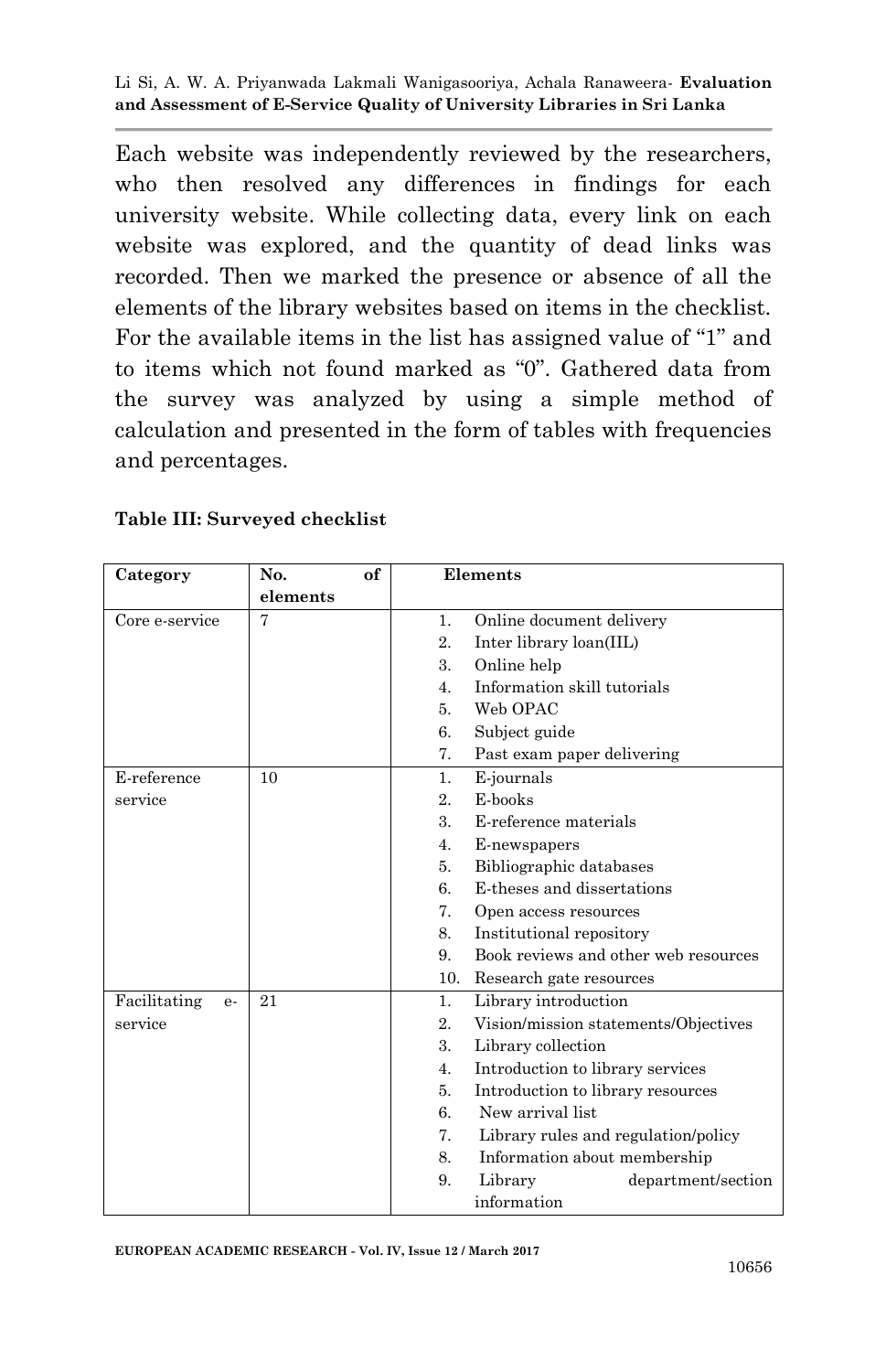|                    |    |                                 |                | 10. Information about the branch libraries |  |  |
|--------------------|----|---------------------------------|----------------|--------------------------------------------|--|--|
|                    |    |                                 |                | 11. Opening hours                          |  |  |
|                    |    |                                 |                | 12. Staff directory                        |  |  |
|                    |    |                                 |                | 13. Annual reports/library statistics      |  |  |
|                    |    |                                 |                | 14. Library newsletter                     |  |  |
|                    |    |                                 |                | 15. Web counter                            |  |  |
|                    |    |                                 |                | 16. Library committee                      |  |  |
|                    |    |                                 |                | 17. Floor plan                             |  |  |
|                    |    |                                 |                | 18. Ongoing projects                       |  |  |
|                    |    |                                 |                | 19. Photo gallery                          |  |  |
|                    |    |                                 |                | 20. Virtual tour                           |  |  |
|                    |    |                                 |                | 21. News and event                         |  |  |
| Supportive<br>$e-$ | 9  |                                 | 1.             | Information for disabled users/Talking     |  |  |
| service            |    |                                 |                | books                                      |  |  |
|                    |    |                                 | 2.             | Citation style guide                       |  |  |
|                    |    |                                 | 3.             | Renewal                                    |  |  |
|                    |    |                                 | 4.             | Fine calculation                           |  |  |
|                    |    |                                 | 5.             | RSS feeds                                  |  |  |
|                    |    |                                 | 6.             | <b>Blogs</b>                               |  |  |
|                    |    |                                 | 7.             | Social media sites                         |  |  |
|                    |    |                                 | 8.             | Location information on Google map         |  |  |
|                    |    |                                 | 9.             | Plagiarism detection tool service          |  |  |
| Accessibility,     | 9  |                                 | $\mathbf{1}$ . | Direct link on university website home     |  |  |
| currency,          |    |                                 |                | page                                       |  |  |
| accuracy<br>and    |    |                                 | 2.             | Library can be found under link of         |  |  |
| $\;$ speed         |    |                                 |                | Faculty/resources                          |  |  |
|                    |    |                                 | 3.             | Accessibility via different web browsers   |  |  |
|                    |    |                                 | 4.             | Updating date                              |  |  |
|                    |    |                                 | 5.             | Copyright information                      |  |  |
|                    |    |                                 | 6.             | Speed (access within 8-10 seconds)         |  |  |
|                    |    |                                 | 7.             | Retrieval of information within 3 clicks   |  |  |
|                    |    |                                 | 8.             | Dead links                                 |  |  |
|                    |    |                                 | 9.             | Under-construction pages                   |  |  |
| Website            | 6  | 1.                              |                | Home page is concise and clear             |  |  |
| features           |    | $\overline{2}$ .                |                | Well labeled and easy to understandable    |  |  |
|                    |    |                                 | <b>Icons</b>   |                                            |  |  |
|                    |    | 3.                              |                | Visually attractive websites               |  |  |
|                    |    | 4.                              |                | Language options                           |  |  |
|                    |    | 5.<br>Website index (A-Z index) |                |                                            |  |  |
|                    |    | 6.                              |                | Site search facility                       |  |  |
| Total              | 62 |                                 |                |                                            |  |  |

*Source: Compiled by the authors (2016)*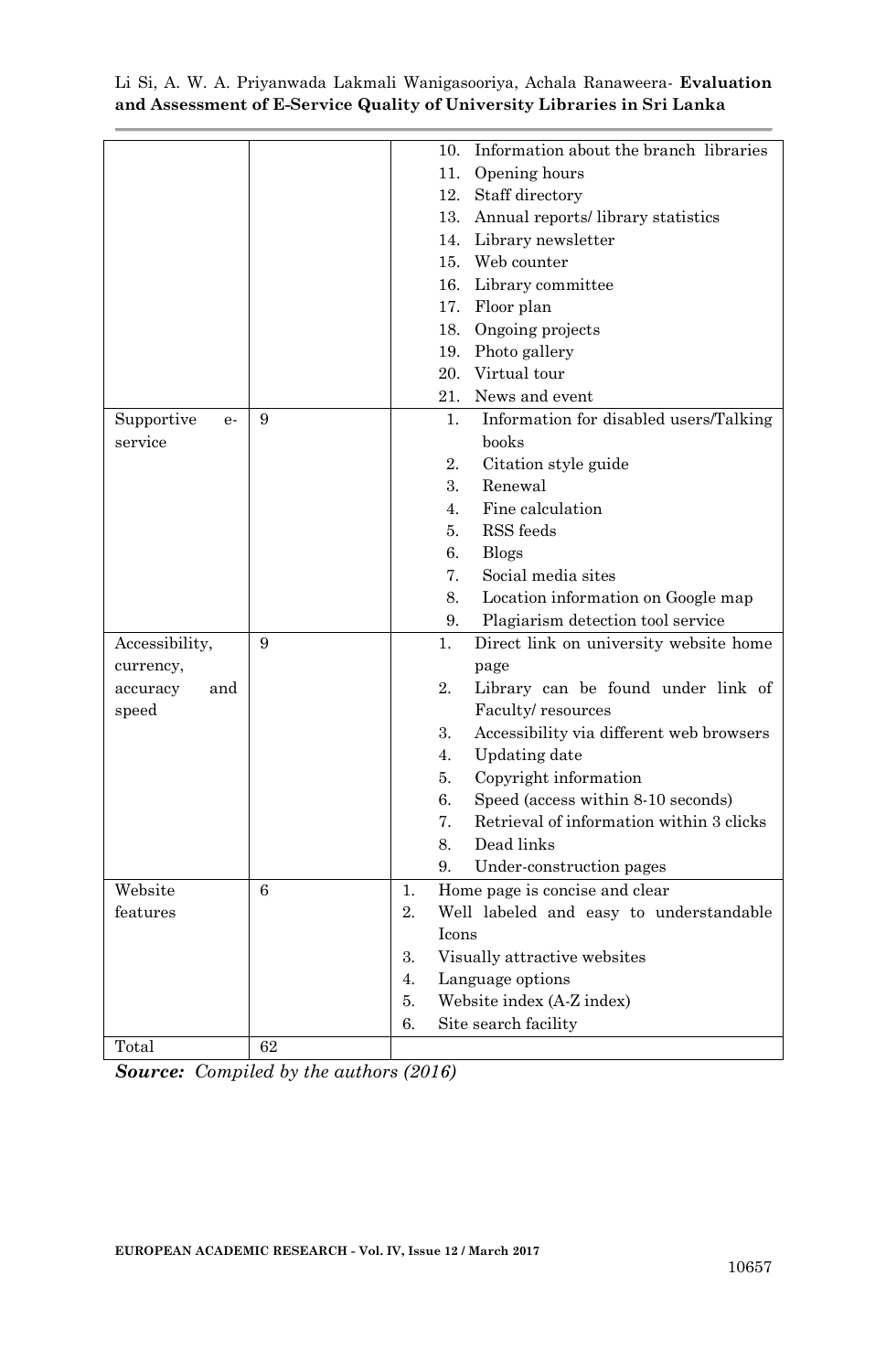### **6. FINDINGS**

### *6.1 E-Services*

15 websites of university libraries were investigated under 62 elements. E-services provided via websites were categorized under six main criteria and it was depicted in Table III. The websites of all university libraries in the sample were functioning during the survey period. According to the findings of the present survey, none of the university library websites contained all 62 items we surveyed. Table IV illustrates the availability of items of the checklist in the each university library website.

| University                               | Frequency | Percentage |
|------------------------------------------|-----------|------------|
| University of Colombo                    | 48        | 77.42%     |
| University of Peradeniya                 | 33        | 53.23%     |
| University of Sri Jayewardenepura        | 32        | 51.61%     |
| University of Kelaniva                   | 39        | 62.90%     |
| University of Moratuwa                   | 40        | 64.52%     |
| University of Jaffna                     | 30        | 48.39%     |
| University of Ruhuna                     | 38        | 61.29%     |
| The Open University of Sri Lanka         | 46        | 74.19%     |
| Eastern University, Sri Lanka            | 27        | 43.55%     |
| South Eastern University of Sri Lanka    | 39        | 62.90%     |
| Rajarata University of Sri Lanka         | 32        | 51.61%     |
| Sabaragamuwa University of Sri Lanka     | 27        | 43.55%     |
| Wayamba University of Sri Lanka          | 32        | 51.61%     |
| UvaWellassa University                   | 19        | 30.65%     |
| University of Visual and Performing Arts | 33        | 53.23%     |
| $\sim$                                   |           |            |

**Table IV: Availability of element in the surveyed libraries**

*n=62* 

Study found that the library of University of Colombo has the highest number of items 49 (77.42%) in the checklist. Library of Open University of Sri Lanka indicated 46 items (74.19%) and library of University of Moratuwa was consisted 40 items (64.52%) out of the 62 items surveyed. Survey results showed that four library websites (JFA, ESN, SAB and UWU) were found to contain less than 50% of elements measured.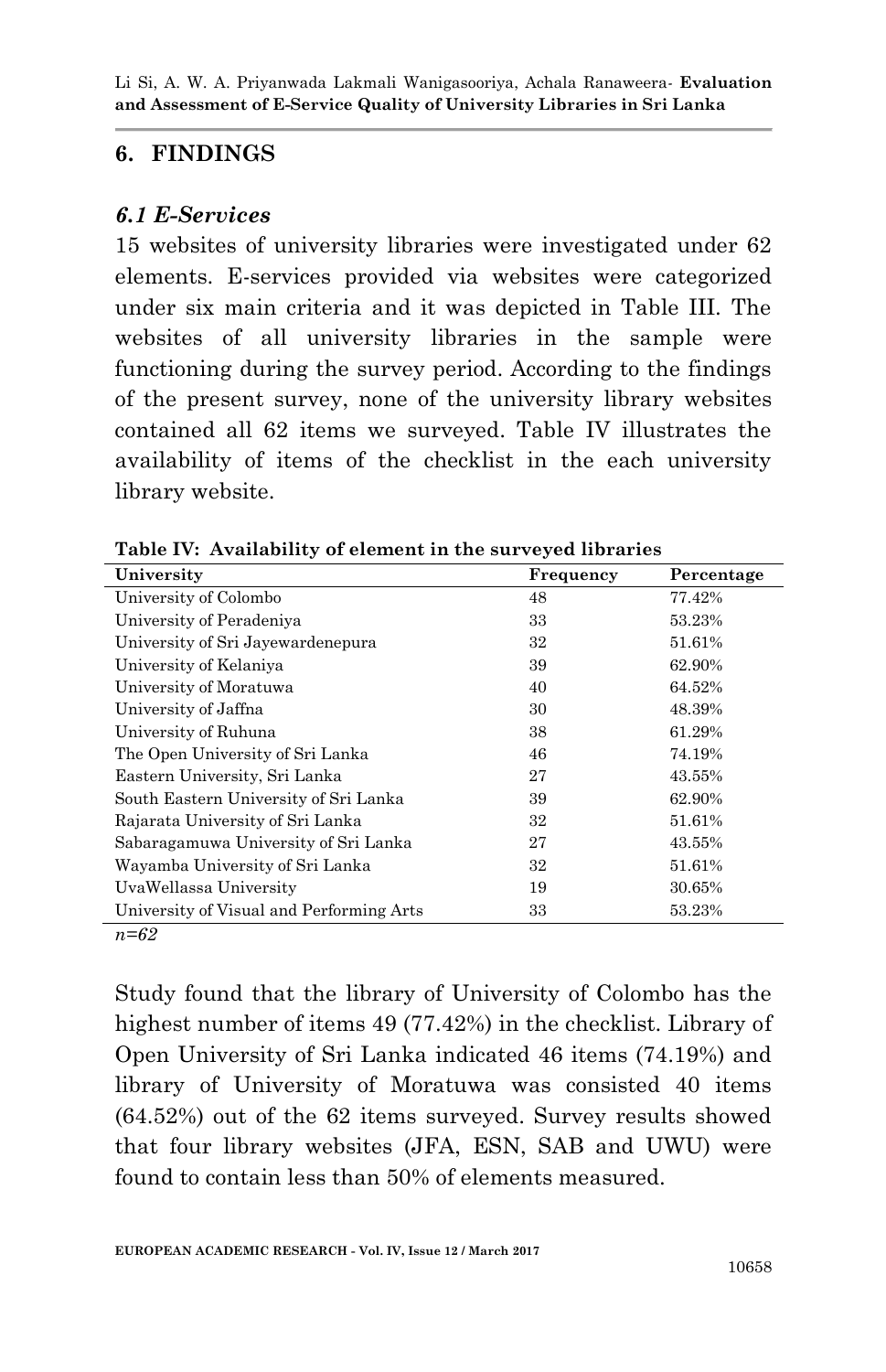### *6.2 Core e-services*

Requesting documents from the other libraries identified as inter library loan (ILL) and document delivery services. Coupled with this is an electronic article delivery service that provides the requested articles or books to the user either scanned or downloaded from the e-journal or by the book delivery service. It should be noted that for most of the surveyed libraries 80% have online document delivery service and the IIL service to the users. Except for four universities, other 73.33% provide the book search facility via Web OPAC. Inadequacy of information skill tutorials, online help, subject guides and past exam paper service were noted by the survey. Table V presents the findings regarding core e-services available in the university libraries.

#### **Table V: Core e-services**

| Core e-services             | Frequency | Percentage |
|-----------------------------|-----------|------------|
| Online document delivery    | 12        | 80.00%     |
| Inter library loan(ILL)     | 12        | 80.00%     |
| Online help                 | 06        | 40.00%     |
| Information skill tutorials | 08        | 53.33%     |
| Web OPAC                    | 11        | 73.33%     |
| Subject guide               | 06        | 40.00%     |
| Past exam paper delivering  | 07        | 46.67%     |

*n=15*

### *6.3 E-reference services*

E-reference service often defined as the direct personal assistance given to its users to find information. It has gained increasing popularity amongst users to extend the reference desk beyond the library"s walls (Madhusudhan and Nagabhushanam 2001). The goal is to meet the demand for easy 24 hours access to e-reference sources from their computers. Ten types of items were surveyed under this category as shown in the Table VI.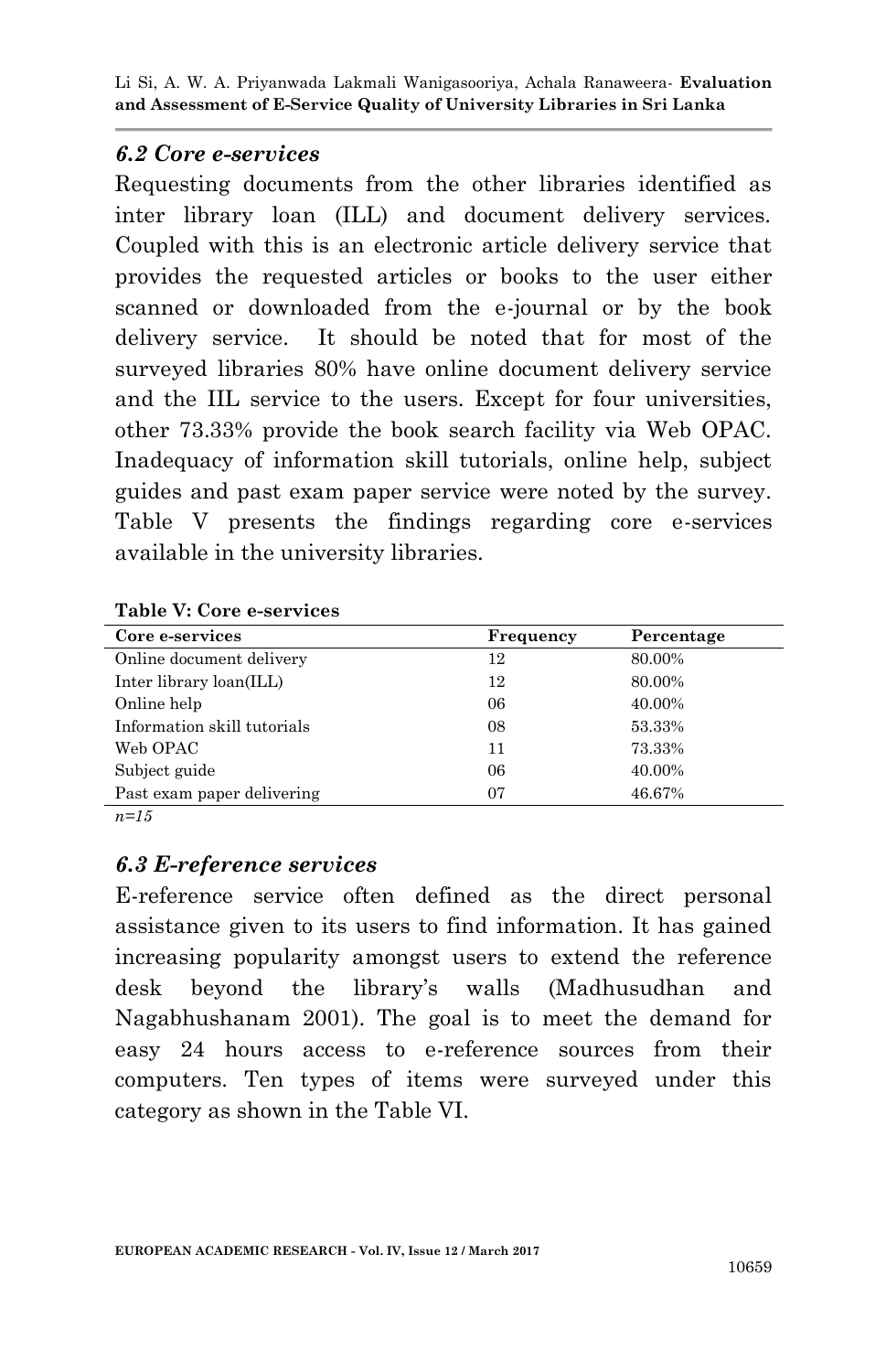| Frequency | Percentage |
|-----------|------------|
| 15        | 100.00%    |
| 12        | 80.00%     |
| 04        | 26.67%     |
| 04        | 26.67%     |
| 13        | 86.67%     |
| 06        | 40.00%     |
| 15        | 100.00%    |
| 10        | 66.67%     |
| 00        | 0.00       |
| 01        | 6.67%      |
|           |            |

|  |  |  | Table VI: E-reference services |
|--|--|--|--------------------------------|
|--|--|--|--------------------------------|

*n=15*

A 100% of the study libraries provide accessibility to e-journals and open access resources, 86.67% each have accessibility of bibliographic databases, 80% have e-books, 66.67% have institutional repository specially include university academics research articles. Only 26.67% of libraries have e-reference materials (CMB, SJP, RUH and The OUP) and the enewspapers (CMB, RUH, OUP,VPA). Although only one website has research gate access from the library website and we have noticed each university home page has a research gate link.

| E-reference service                  | Frequency | Percentage |
|--------------------------------------|-----------|------------|
| E-journals                           | 15        | 100.00%    |
| E-books                              | 12        | 80.00%     |
| E-reference materials                | 04        | 26.67%     |
| E-newspapers                         | 04        | 26.67%     |
| Bibliographic databases              | 13        | 86.67%     |
| E-theses and dissertations           | 06        | 40.00%     |
| Open access resources                | 15        | 100.00%    |
| Institutional repository             | 10        | 66.67%     |
| Book reviews and other web resources | 00        | 0.00       |
| Research gate resources              | 01        | 6.67%      |

**Table VI: E-reference services**

*n=15*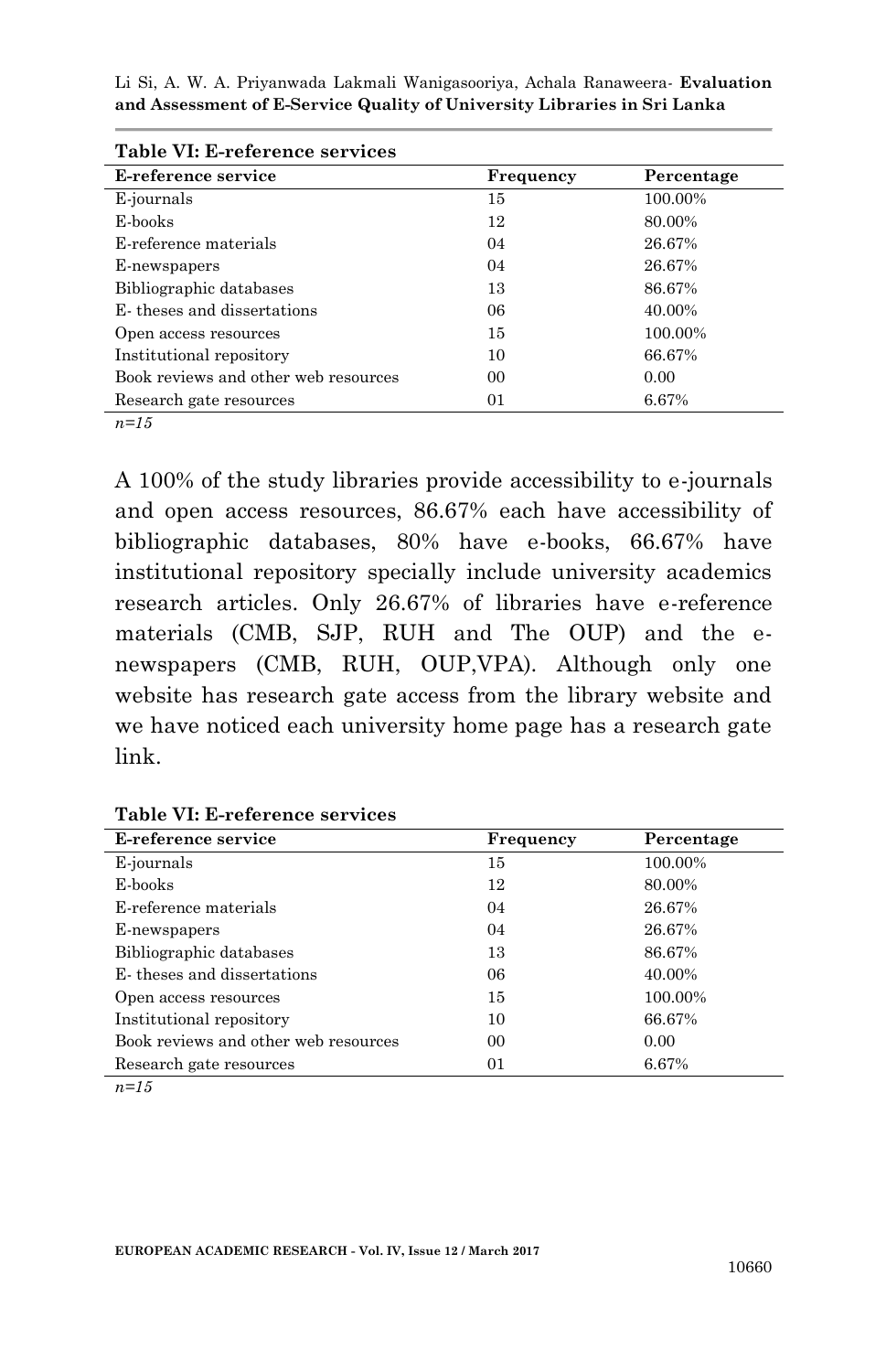### *6.3 Facilitating e-services*

As the website of a library is the gateway to access a library's collections, resources and services, it should be informative and descriptive. In the absence of functional websites with adequate information about the resources will remain under utilized as the users are deprived of the channel, which facilitates them to fully exploit these resources. Twenty one items were checked under this category. Table VII described the survey results for this section.

#### **Table VII: Facilitating e-services**

| <b>Facilitating e-services</b>         | Frequency      | Percentage |
|----------------------------------------|----------------|------------|
| Library introduction                   | 15             | 100.00%    |
| Vision/mission statements/Objectives   | 15             | 100.00%    |
| Library collection                     | 15             | 100.00%    |
| Introduction to library services       | 14             | 93.33%     |
| Introduction to library resources      | 14             | 93.33%     |
| New arrival list                       | 10             | 66.67%     |
| Library rules and regulation/policy    | 14             | 93.33%     |
| Information about membership           | 12             | 80.00%     |
| Library department/section information | 11             | 73.33%     |
| Information about the branch libraries | 12             | 80.00%     |
| Opening hours                          | 14             | 93.33%     |
| Staff directory                        | 15             | 100.00%    |
| Annual reports/library statistics      | 04             | 26.67%     |
| Library newsletter                     | 02             | 13.33%     |
| Web counter                            | 0 <sub>5</sub> | 33.33%     |
| Library committee                      | 02             | 13.33%     |
| Floor plan                             | 08             | 53.33%     |
| Ongoing projects                       | 04             | 26.67%     |
| Photo gallery                          | 04             | 26.67%     |
| Virtual tour                           | 02             | 13.33%     |
| News and event                         | 15             | 100.00%    |

*n=15*

All the libraries (100%) have introduction, vision, mission statement, objectives, staff directory and the news and events, 93.33% of libraries have description of services and resources, library rules and regulations and opening hours. Of the studied libraries 80% are having membership information and branch library information; 73.33% have library department/section

**EUROPEAN ACADEMIC RESEARCH - Vol. IV, Issue 12 / March 2017**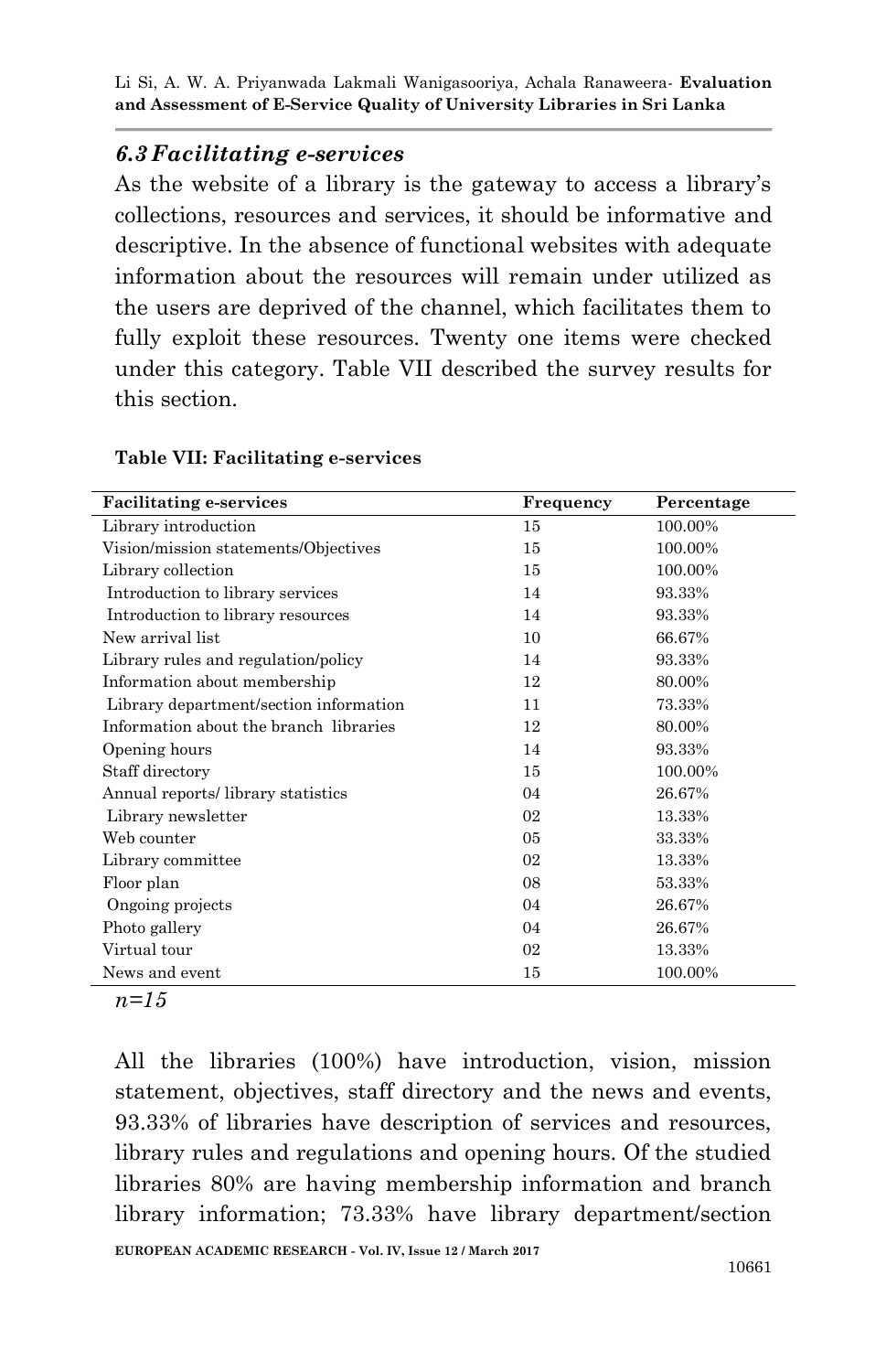information; 66.67% have new arrival lists; 53.33% have floor plan of the library; while all other features noted less than 30% of availability.

### *6.4 Supportive e-services*

Nine items related to supportive e-services were addressed by the survey and they have shown in the Table VIII. Of the studied libraries 60% are having social media usage, location information on Google map and plagiarism detection tools; 53.33% have RSS feeds; two libraries (13.33%) have special servicers for disabled users and citation style guide service. The renewal, fine calculation and blogs were not reported more than 20% of the surveyed universities.

| Supportive e-services                        | Frequency      | Percentage |
|----------------------------------------------|----------------|------------|
| Information for disabled users/Talking books | $\overline{2}$ | 13.33%     |
| Citation style guide                         | $\overline{2}$ | 13.33%     |
| Renewal                                      |                | 6.67%      |
| Fine calculation                             | 3              | 20.00%     |
| RSS feeds                                    | 8              | 53.33%     |
| <b>Blogs</b>                                 |                | 6.67%      |
| Social media sites                           | 9              | 60.00%     |
| Location information on Google map           | 9              | 60.00%     |
| Plagiarism detection tool service            | 9              | 60.00%     |

| Table VIII: Supportive e-services |  |  |
|-----------------------------------|--|--|
|-----------------------------------|--|--|

*n=15*

### *6.5 Accessibility, currency, accuracy and speed*

Accessibility refers to the easy access to library.53.33% of the libraries can be accessed through the home page of the university while, 46.67% of libraries were found under the link of faculty or resources. 73.33% WebPages provide access via different web browsers. Copyright information (date and copyright owner) was provided by 93.33% of libraries. However, 46.67% of the library web pages showed the last updated date to be not less than six months before, as seen in the Table IX. Speed of the services has examined by the speed of navigation and number of clicks required from home page to access any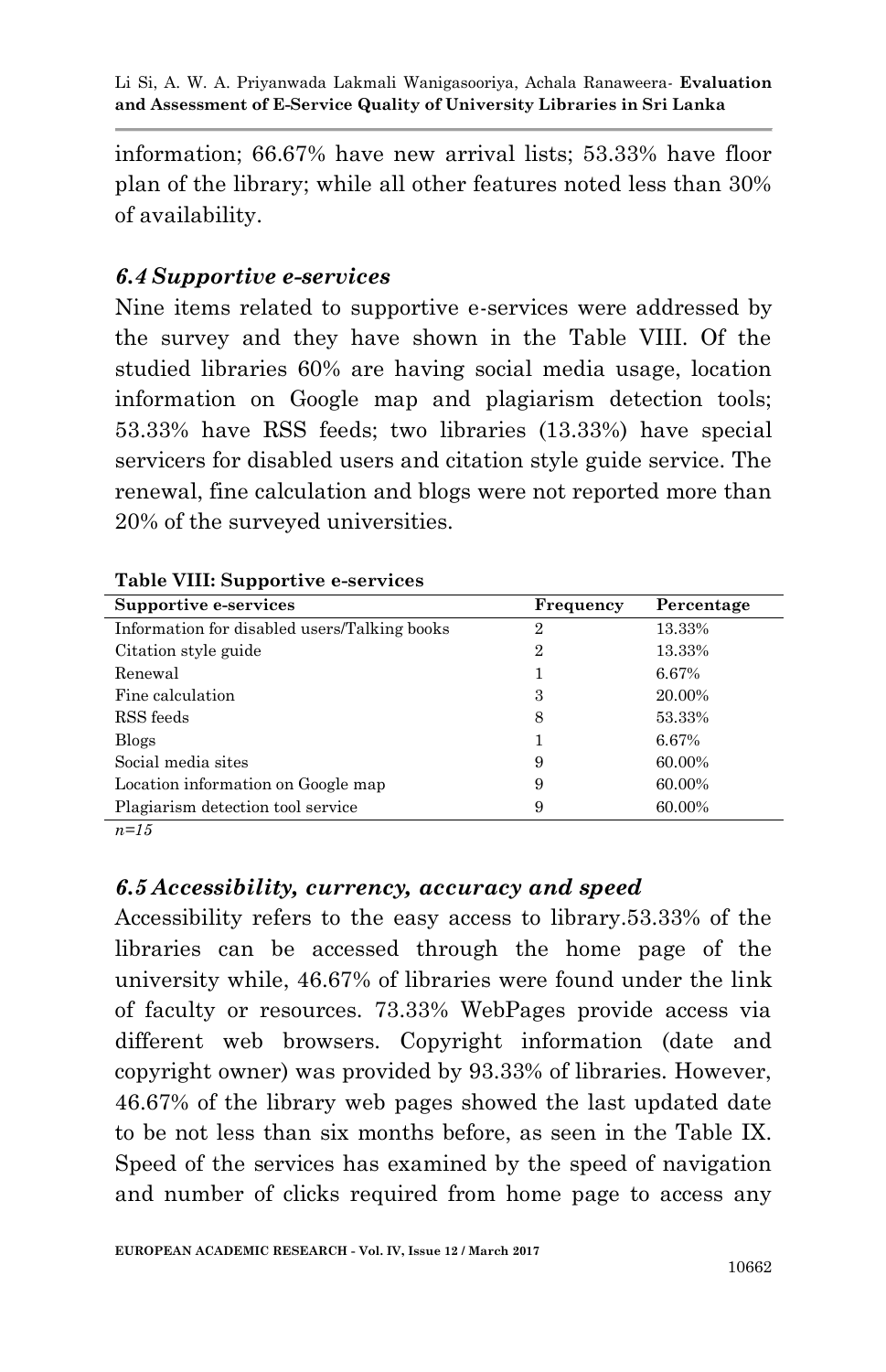service provided by the websites. Majority of the libraries 93.33% retrieve information less than three clicks while 86.67% of libraries maintained information navigation speed within 8- 10 seconds. Maintenance of the library website is evaluated by the two factors: dead links and under-construction pages. 46.67% of libraries reported under-construction pages; 73.33% of had dead links. Some universities reported more than 10 dead links in their websites (Ex:Eastern University Sri Lanka=10, South Eastern University of Sri Lanka=16).

| Feature                                               | Frequency | Percentage |
|-------------------------------------------------------|-----------|------------|
| Direct link on university website home page           | 8         | 53.33%     |
| Library can be found under link of Faculty/ resources |           | 46.67%     |
| Accessibility via different web browsers              | 11        | 73.33%     |
| Updating date                                         | 7         | 46.67%     |
| Copyright information                                 | 14        | 93.33%     |
| Speed (access within 8-10 seconds)                    | 13        | 86.67%     |
| Retrieval of information within 3 clicks              | 14        | 93.33%     |
| Dead links                                            | 11        | 73.33%     |
| Under-construction pages                              | 7         | 46.67%     |

**Table IX: Accessibility, currency, accuracy and speed**

 $n=15$ 

### *6.7 Website features*

Features of the websites studied by the six elements as shown in Table X. Except one university all the other surveyed university websites (93.33%) maintain concise and clear web pages; 80% of university websites are well labeled and they have understandable icons. Only 13.33% of university webpages are visually attractive. Only one university (6.67%) provide language options while all other websites are in English only. 26.67% of universities had website index and 53.33% of websites have site search facility.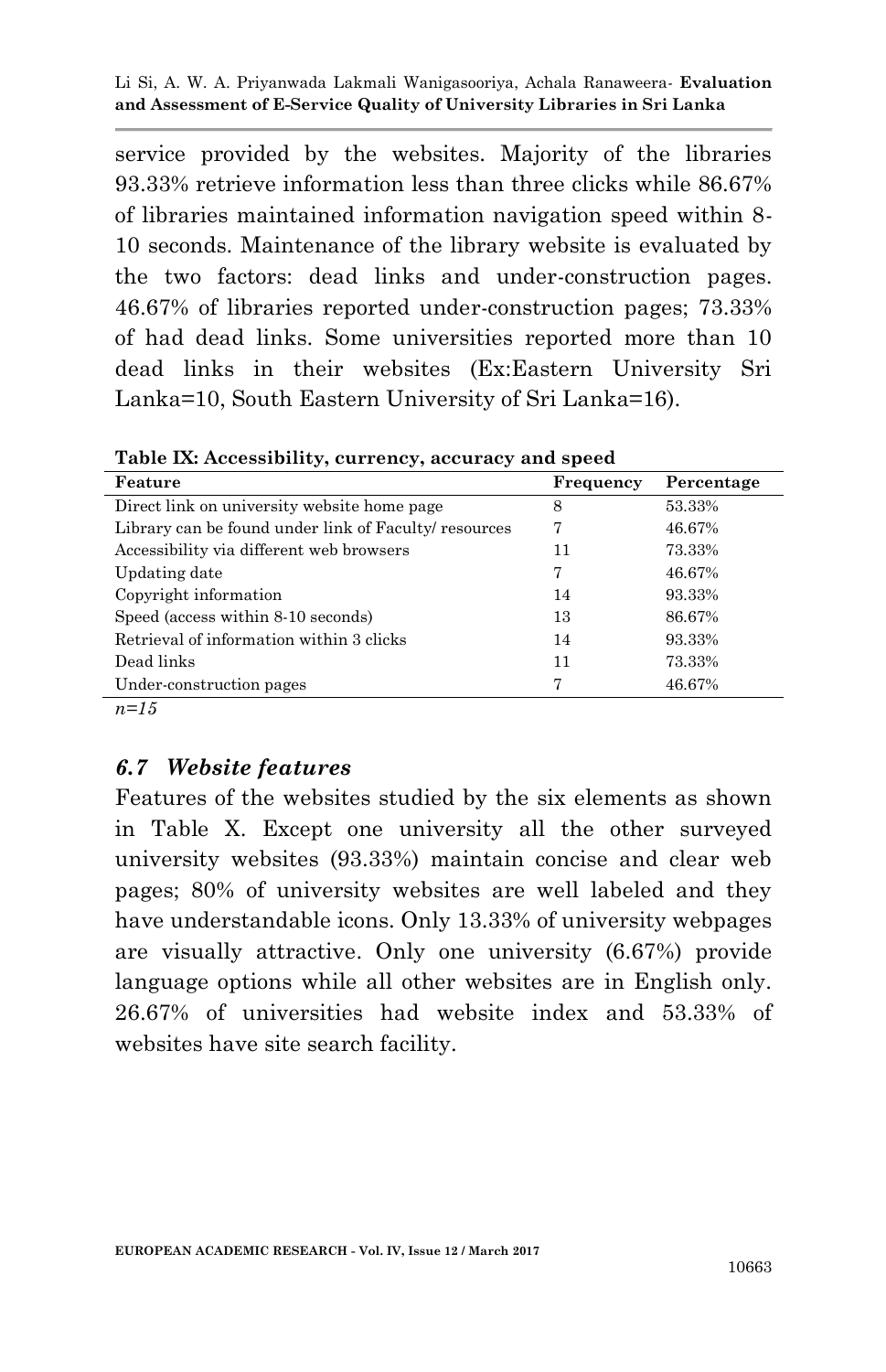| Table X: Website features                     |           |            |
|-----------------------------------------------|-----------|------------|
| Feature                                       | Frequency | Percentage |
| Home page is concise and clear                | 14        | 93.33%     |
| Well labeled and easy to understandable Icons | 12        | 80.00%     |
| Visually attractive websites                  | 2         | 13.33%     |
| Language options                              |           | 6.67%      |
| Website index (A-Z index)                     | 4         | 26.67%     |
| Site search facility                          | 8         | 53.33%     |

*n=15* 

## **7. CONCLUSION AND RECOMMENDATIONS**

The analysis based on the e-services available in the university library websites in Sri Lanka, confirmed that the development of e-services is still in its infancy which compared to those of international experience. Data revealed that libraries do not yet fully understand the importance of the web based services and catering fast growing remote and online library users. They do not fully realize e-services reduce the workload of the librarians. Some universities however have built up and maintained quality e-services for their users (University of Colombo and Open University of Sri Lanka) and their websites are attractive and easy to use even for beginners. The following suggestions directly address the requirements for future improvements of e-services provided via library websites in Sri Lanka.

The study found that none of the surveyed libraries adopted a strategic approach to marketing and promotion of eservices offered through the library website. It highly recommends the adopting marketing strategies to promote the present library services in an attractive way by using approaches such as social media, blogs, wikis etc.

It was observed that almost all the library websites were giving priority for general information about the library. To keep pace with the ever growing demands of the users and changing nature of the technology, librarians and website developers have drawn immediate attention on attracting the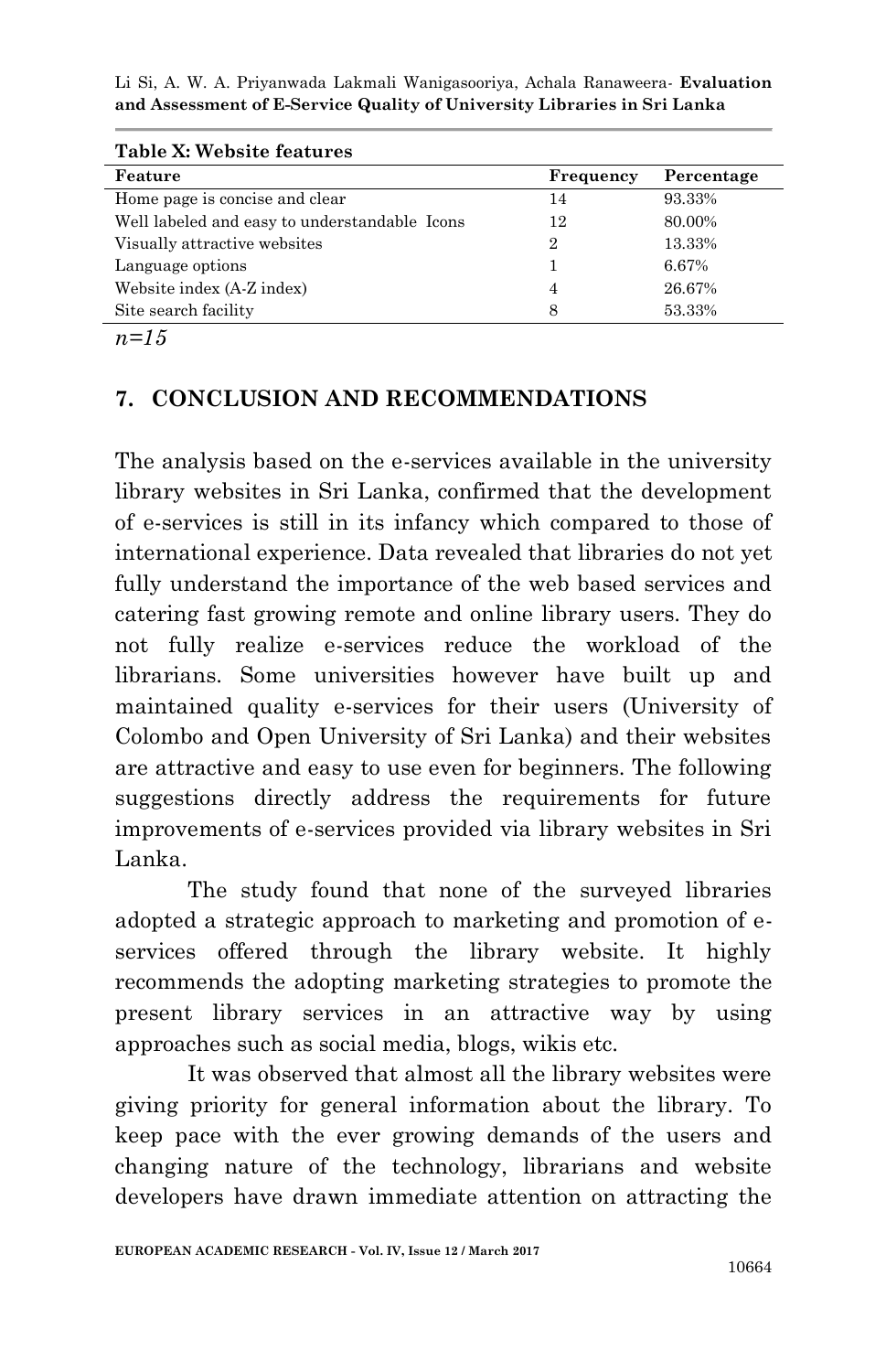techno savvy users by adding more valuable features to the library's website. As university libraries are always promoting the research culture among the scholarly community in the university, we suggest that library websites should include research promotion materials *i.e.* citation guides, reference materials, encyclopedias and dictionaries, plagiarism detection tools.

Our study found that attention on user education and information literacy progammes are lacking in the websites. Few libraries have mentioned user education as a service in their library website. However, there is no proper mechanism to focus on empowerment of users offering online user education, online information literacy programme or tutorials on information literacy. Therefore, present study strongly recommends that library administrators must pay immediate attention on self-empowerment of users by offering online user awareness programme, literacy programme and user education activities.

Web OPAC is another important feature to be considered, because OPAC is the gateway to the resources available in the library. According to the results, 73.33% of university libraries provide web OPAC search facility to their clientele. Therefore all university libraries must provide 24x7 rapid access availability of the web OPAC through their respective university library websites.

As we live in a fast and a constantly changing world, it is important to provide updated information to clients. As the obsolete nature of information, library professionals must always focus on providing the right information at the right time to the users. In this case only 46.67% of the surveyed libraries have updated the information in their respective websites not less than six months. We recommend that university libraries must update their websites on a more regular basis than the ad hoc way.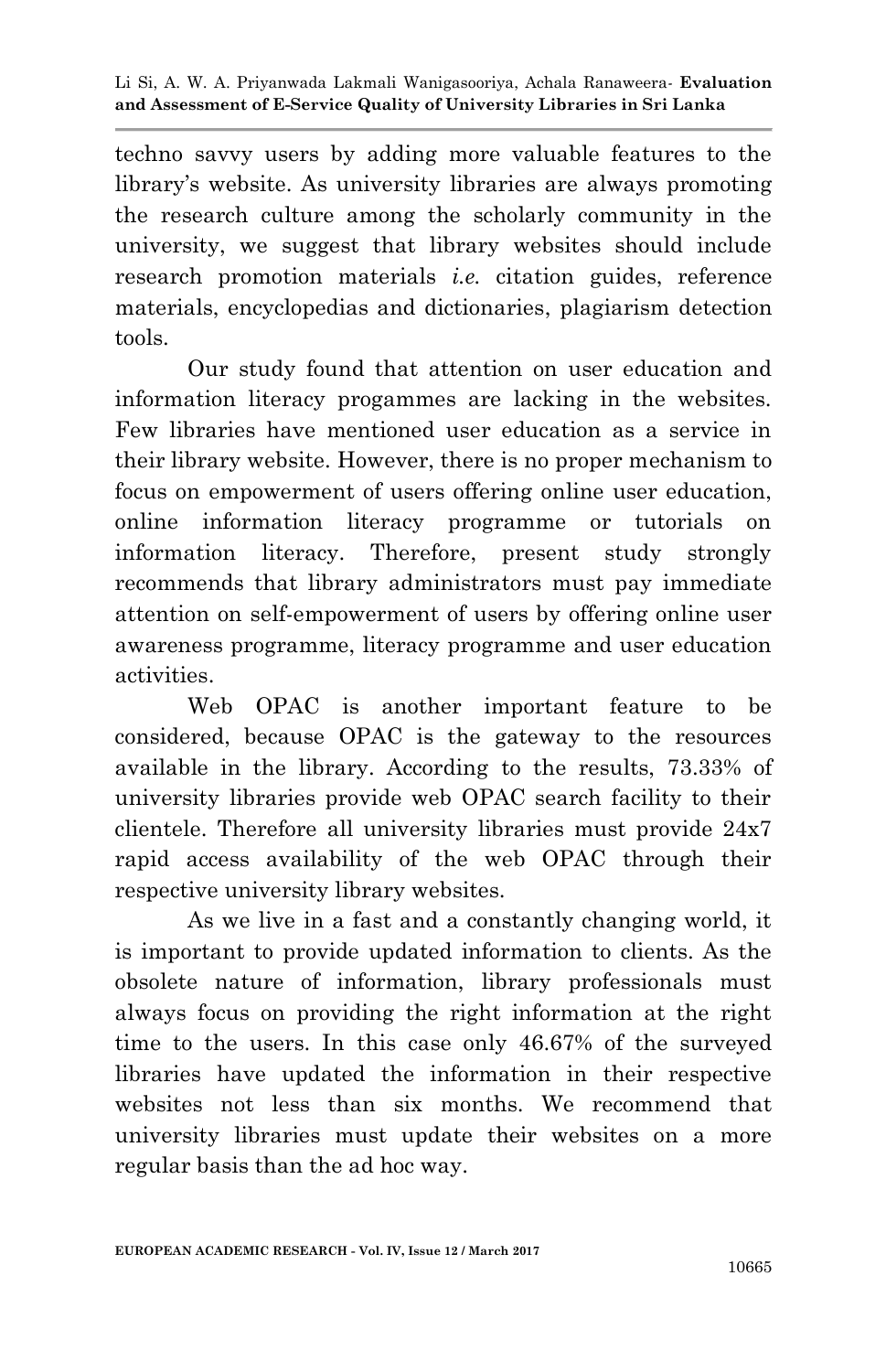ILL and document delivery is another important service which needs to be functioning lively than providing only word format request forms. As such suggestions, ILL and document delivery service need to be re-designed and made to empower the eservices.

Study found that users have fewer chances to give their valuable feedbacks and suggestions about the library and its services. Though there are features such as "chat with the librarian and contact us' there is no specific place to welcome user feedbacks and suggestions. Hence the present study suggests reserving a special place or an online suggestion box within the library website for users' feedbacks. This can be used as a communication platform between users and the library to enhance the e-service quality.

This study concludes that the link of the library website must give a due place within the respective universities and it is the duty of the library administrators and the website designers to work together to maintain a more informative and attractive library website to cater for the scholarly users in the university community in Sri Lanka. Finally, we strongly recommend that further usability studies are needed to explore user perception of the e-service quality of each university library website in few years based on same elements used here.

### **BIBLIOGRAPHY**

1. Agrawal,Vivek,Vikas Tripathi and Nitin Seth. "A Conceptual Framework on Review of E-service." *International Journal of Social Behavioral Educational Economic Business and Industrial Engineering* 8, no. 12 (2014): 3903-3907. Accessed April 15, 2016. [http://waset.org/publications/10000088/a](http://waset.org/publications/10000088/a-conceptual-framework-on-review-of-e-service-quality-in-banking-industry)[conceptual-framework-on-review-of-e-service-quality-in](http://waset.org/publications/10000088/a-conceptual-framework-on-review-of-e-service-quality-in-banking-industry)[banking-industry](http://waset.org/publications/10000088/a-conceptual-framework-on-review-of-e-service-quality-in-banking-industry)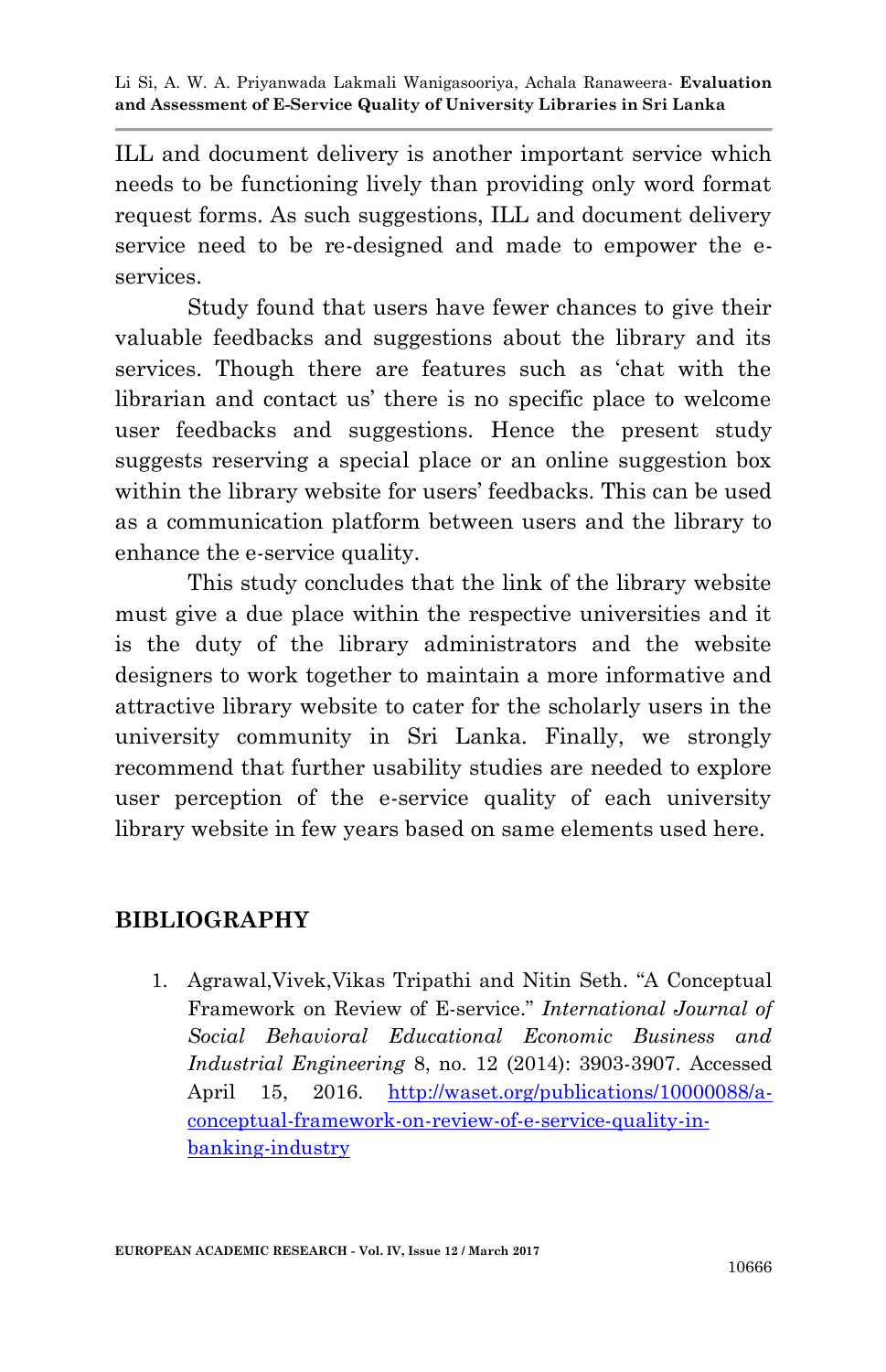- 2. Aharony,Noa. "An Analysis of American Academic Libraries' Websites:2000-2010." *The Electronic Library* 30, no. 6 (2012): 764-776. doi.10.1108/02640471211282091
- 3. Brower, Stewart M. "Academic Health Sciences Library Website Navigation: An Analysis of Forty-one Websites and their Navigation Tools."*Journal of the Medical Library Association* 92, no.4 (2004): 412-20. Accessed April 17, 2016 https://www.researchgate.net/publication/8221844 Academic health\_sciences\_library\_Website\_navigation\_An\_analysis\_of\_f orty-one\_Websites\_and\_their\_navigation\_tools
- 4. Connell, Ruth Sara. "Survey of Web Developers in Academic Libraries." *The Journal of Academic Librarianaship* 34, no. 2 (2008): 121-129. [doi:10.1016/j.acalib.2007.12.005](http://dx.doi.org/10.1016/j.acalib.2007.12.005)
- 5. Detlor, Brian and Vivian Lewis. "Academic Library Web Sites: Current Practice and Future Directions." *The Journal of Academic Librarianship* 32, no. 3 (2006): 251-258. [doi:10.1016/j.acalib.2006.02.007](http://dx.doi.org/10.1016/j.acalib.2006.02.007)
- 6. Fassnacht, M., and Ibrahim Koese. "Quality of Electronic Services: Conceptualizing and Teasing a Hierachical Model." *Journal of Service Research* 9, no. 1 (2006): 19-37. doi: 10.1177/1094670506289531
- 7. Gardner, Susan J., John Eric Juricek and F. Grace Xu. "An Analysis of Academic Library Web Pages for Faculty." *The Journal of Academic Librarianship* 34, no.1(2008): 16–24. [doi:10.1016/j.acalib.2007.11.006](http://dx.doi.org/10.1016/j.acalib.2007.11.006)
- 8. Halub, Lisa Paker. "The Value of Web-based Library Services at Cedars-Sinai Health System." *Bulletin of the Medical Library Association* 87, no.3 (1999): 256-260. Accessed April 16, 2016.

http://xueshu.baidu.com/s?wd=paperuri%3A%285e2e9440304b ea86271eb36aaf48911e%29&filter=sc\_long\_sign&tn=SE\_xues husource\_2kduw22v&sc\_vurl=http%3A%2F%2Fpubmedcentr alcanada.ca%2Fpmcc%2Farticles%2FPMC226580%2F&ie=utf -8&sc\_us=9299508878199434324

9. Janovs, Valdis, and Vladislav V. Fomin. (2011). "Development of e-services in latvian insurance: The Critical Role of Quality Benchmarking." *IFIP International Federation for Information Processing, IFIP AICT* (2011): 227–236. Accessed April 16, 2016.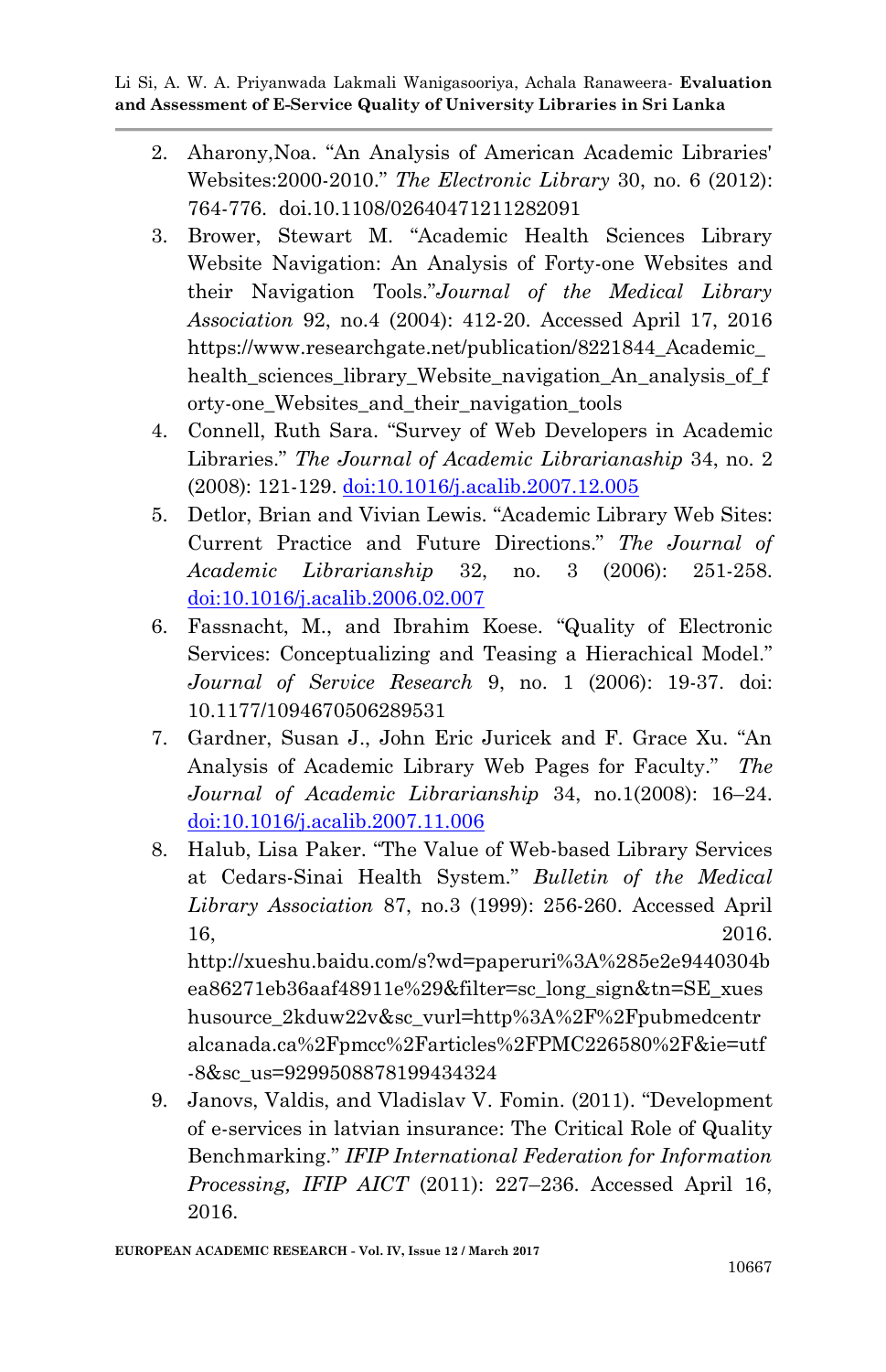http://xueshu.baidu.com/s?wd=paperuri%3A%286af41a71461e 77a198d59262c01a0904%29&filfil=sc\_long\_sign&tn=SE\_xues husource\_2kduw22v&sc\_vurl=http%3A%2F%2Flink.springer. coc%2F10.1007%2F978-3-642-27260-8\_18&ie=utf-8&sc\_us=6898292399363296438

- 10. Kaur, Kiran, and Diljit Singh. "Modeling Web-based Library Service Quality." *Library and Information Science Research* 34, no 3 (2012): 184-196. doi:10.1016/j.lisr.2012.02.005.
- 11. Konnur, P.V., S. Rajani and Maragam Madhusudhan. "Academic library websites in Bangalore City, India: an Evaluative Study." *Library Philosophy and Practice*, paper 408 (2010). Accessed April 05, 2016. http://digitalcommons.unl.edu/libphilprac/408
- 12. Ladhari, Riadh."Developing E-service Quality Scales: a Literature Review." *Journal of Retailing and Consumer Services* 17, no.6 (2010): 464-477. doi:10.1016/j.jretconser.2010.06.003
- 13. Lee, Feng Hui and Wann Yih Wu. "Moderating Effects of Technology Acceptance Perspectives on E-Service Quality Formation: Evidence from Airline Websites in Taiwan." *Expert Systems with Applications* 38, no. 6 (2011) : 7766–73. doi:10.1016/j.eswa.2010.12.131.
- 14. Li, Si and R.A.A.S. Ranaweera. "Web Based Library Services of University Libraries in Sri Lanka: A Content Analysis." In Proceedings of the 8th Shanghai International Library Forum. (2016). Shanghai, P.R. of China: The Shanghai Library. 324- 336.doi: 10.13140/RG.2.1.4225.3047
- 15. Li, Si and A.W.A.P.L.Wanigasooriya. "An Investigation and Analysis of Online Public Access Catalogues (OPACs) in University Libraries in Sri Lanka." *International Journal of Humanities Arts and Social Sciences* 2, no. 5 (2016) : 44-55. Accessed April 12, 2016. http://kkgpublications.com/humanities-arts-social-sciencesvolume2-article-4/
- 16. Loiacono, Eleanor, Richard T. Watson and Dale L. Goodhue. "WebQual: A Measure of Web Site Quality." *Marketing Theory and Applications* 13,(2002): 432–438.
- 17. Madhusudhan, Maragam. "Content Evaluation of Indian Institute of Technology Library Websites in India." *World*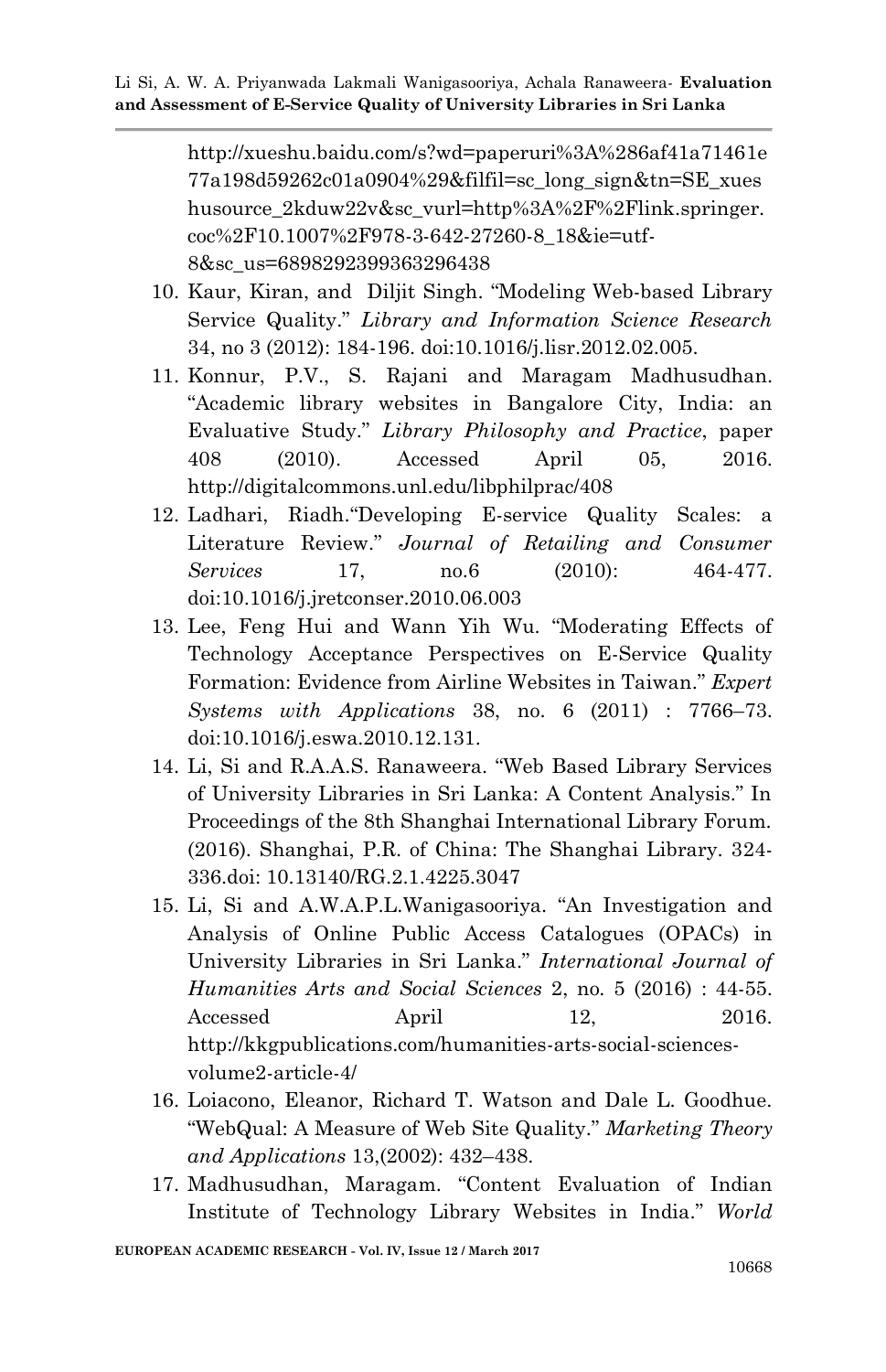*Digital Libraries* 5, no.2 (2012): 1-20. Accessed April 12, 2016. http://content.iospress.com/articles/world-digital-libraries-aninternational-journal/wdl120087

- 18. Madhusudhan, Maragam and V. Nagabhushanam.(2012). "Web-based Library Services in University Libraries in India: An Analysis of Librarians' Perspective." *The Electronic Library* 30, no.5 (2012): 569-588. doi:10.1108/02640471211275657.
- 19. Mahmood, K. and J. Richardson. "Adoption of Web 2.0 in US Academic Libraries: a Survey of ARL Library Websites." *Program* 45, no.4: 365-375. doi:10.1108/EL-04-2011-0068.
- 20. Malkanthi, D., Nimal Hettiarachchi. "Library automation software usage in university libraries in Sri Lanka: challenges for information professionals and LIS services in the 21st Century." In Proceedings of International Confrence on Library and Information Science.2015 : 139-145. Colombo, Sri Lanka: Sri Lanka Library Association.
- 21. Miao, Hong and Mia Wang Bassham."Embracing Customer Service in Libraries." *Library Management* 28, no.(1/2) 2007: 53-61. doi:10.1108/01435120710723545.
- 22. Mohammed, A., A. Garba and H. Umar."University library websites in Nigeria: An Analysis of Content." *Information and Knowledge Management* 4, no. 3: 16-22 2014. Accessed April 10, 2016.

http://iiste.org/Journals/index.php/IKM/article/view/11510

- 23. Noorshella, Che Nawi, Al Mamun Abdullah, and Ahmad Raston Nursalihah. "Examining the key factors affecting e-Service Quality of Small Online Apparel Businesses in Malaysia". *SAGE Open* 5, no. 2 (2015): 1-10. doi:10.1177/2158244015576550.
- 24. Pant, Ankur. "Usability Evaluation of an Academic Library Websites:Experience with the Central Science Library, University of Delhi." *The Electronic Library* 33, no. 5 (2015): 896-915. doi:10.1108/EL-04-2014-0067.
- 25. Parasuraman, A., Valarie A. Zeithaml, and Arvind Malhotra. "E-S-QUAL: A Multiple-item Scale for Assessing Electronic Service Quality." *Journal of Retailing* 64, no.1 (2005): 213-233. doi:10.1177/1094670504271156.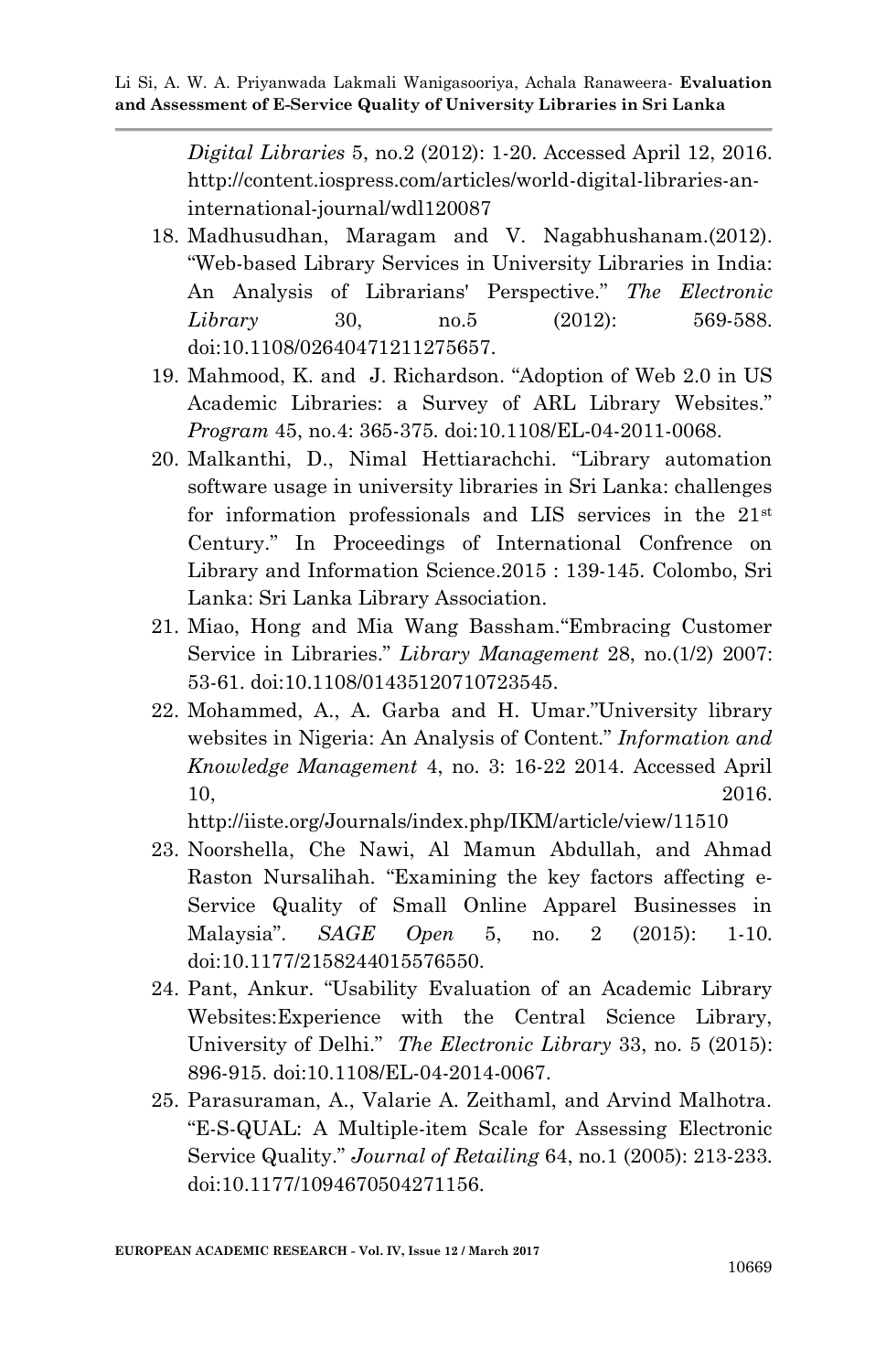- 26. Qutab, Saima and Khalid Mahmood. "Library Web Sites in Pakistan: An Analysis of Content." *Program Electronic Library and Information Systems* 43, no. 4 (2009): 430–445. doi:10.1108/00330330910998075.
- 27. Rahmana, Nik Adzrieman Abd, Bahtiar Mohamad, and Nor Ashikin Abd Rahman. "Factors Influencing the Quality of e-Services on Hospital information system (HIS)." *Procedia - Social and Behavioral Sciences* 155. (2014): 507–512. doi:10.1016/j.sbspro.2014.10.330.
- 28. Ravikumara, M., and T. Ramanan."Status and Prospects of Library Automation in Sri Lankan universities: a Perspective." *European Academic Research* 1, no. 12 (2014): 5070-5778. Accessed April 12, 2016. http://euacademic.org/UploadArticle/401.pdf
- 29. Raward, Roslyn. "Academic Library Website Design Prnciples:Developmet of a Checklist." *Australian Academic and Research Libraries* 32, no. 2 (2001): 123-136. doi:10.1080/00048623.2001.10755151.
- 30. Riel, Allard C.R. Van, Veronica Liljander, and Petra Jurriëns. "Exploring Consumer Evaluations of E-services: a Portal Site." *International Journal of Service Industry Management* 12, no. 4 (2001): 359-377. doi:10.1108/09564230110405280.
- 31. Rust, Roland T. and N. Lemon Katherine. "E-servie and the Consumers." *International Journal of Electronic Commerce* 5, no. 3 (2001): 85-101. doi:10.1080/10864415.2001.11044216.
- 32. Santos, Jessica. "E-service Quality: A Model of Virtual Service Quality Dimensions." *Managing Service Quality: An International* Journal 13, no. 3 (2003): 233-246. doi:10.1108/09604520310476490.
- 33. Senevirathna, Gihan and Jayatunge Amaraweera. "Automation of Library Operations in Sri Lanka: a Cost Effective Web-based Solution." *Information Development* 18, no. 2(2002): 111-116. doi:10.1177/026666602400842512.
- 34. Stamenkov, Gjoko and Zamir Dika. (2014). "A Sustainable Eservice Quality Model". *Journal of Service Theory and Practice* 25, no. 4 (2014): 414 - 442. doi:10.1108/JSTP-09-2012-0103.
- 35. Uuniversity Grants Commission (UGC). "Universities in Sri Lanka." 2016. Accessed April 15, 2016. [http://www.ugc.ac.lk/.](http://www.ugc.ac.lk/)